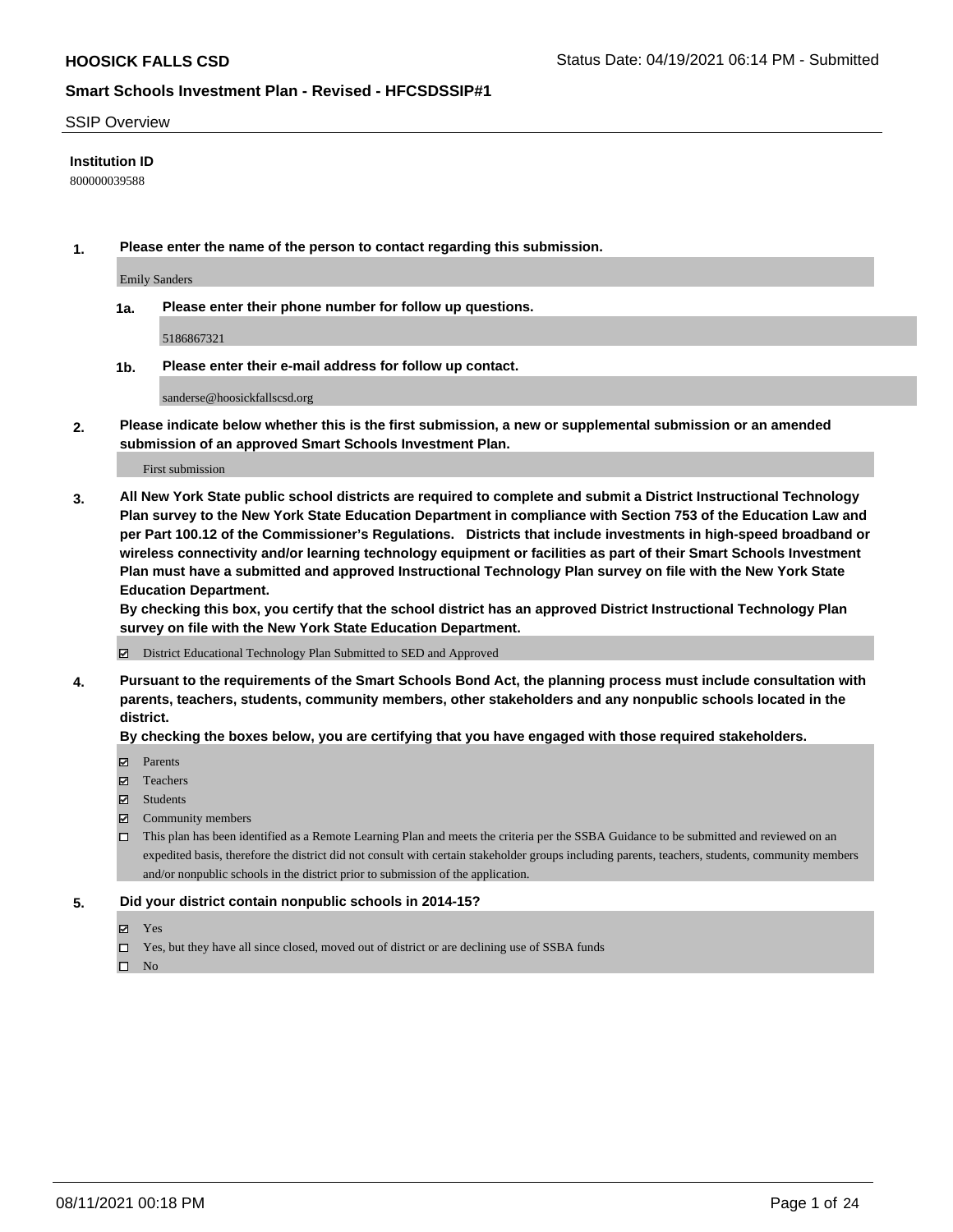#### SSIP Overview

**6. Certify that the following required steps have taken place by checking the boxes below:**

- The district developed and the school board approved a preliminary Smart Schools Investment Plan.
- The preliminary plan was posted on the district website for at least 30 days. The district included an address to which any written comments on the plan should be sent.
- $\boxtimes$  The school board conducted a hearing that enabled stakeholders to respond to the preliminary plan. This hearing may have occured as part of a normal Board meeting, but adequate notice of the event must have been provided through local media and the district website for at least two weeks prior to the meeting.
- The district prepared a final plan for school board approval and such plan has been approved by the school board.
- $\boxtimes$  The final proposed plan that has been submitted has been posted on the district's website.
- This Plan has been identified as a Remote Learning Plan and meets the criteria per the SSBA Guidance to be submitted and reviewed on an expedited basis, therefore this plan has not met certain stakeholder engagement requirements including, consulting with nonpublic schools in advance of plan submission, having the school board conduct a hearing on the plan and/or posting the plan to the district website for a minimum of 30 days. This district will post the Remote Learning Plan to the district's website upon submission of the application.
- **6a. Please upload the proposed Smart Schools Investment Plan (SSIP) that was posted on the district's website, along with any supporting materials. Note that this should be different than your recently submitted Educational Technology Survey. The Final SSIP, as approved by the School Board, should also be posted on the website and remain there during the course of the projects contained therein.**

SMART-SCHOOLS-BOND-ACT.pdf SSBA-Initial-Submission.pdf

**6b. Enter the webpage address where the final Smart Schools Investment Plan is posted. The Plan should remain posted for the life of the included projects.**

http://hoosickfallscsd.org/hfcsd-capital-project-updates/

**7. Please enter an estimate of the total number of students and staff that will benefit from this Smart Schools Investment Plan based on the cumulative projects submitted to date.**

1,345

**8. An LEA/School District may partner with one or more other LEA/School Districts to form a consortium to pool Smart Schools Bond Act funds for a project that meets all other Smart School Bond Act requirements. Each school district participating in the consortium will need to file an approved Smart Schools Investment Plan for the project and submit a signed Memorandum of Understanding that sets forth the details of the consortium including the roles of each respective district.**

 $\Box$  The district plans to participate in a consortium to partner with other school district(s) to implement a Smart Schools project.

**9. Please enter the name and 6-digit SED Code for each LEA/School District participating in the Consortium.**

| <b>Partner LEA/District</b> | <b>ISED BEDS Code</b> |
|-----------------------------|-----------------------|
| (No Response)               | (No Response)         |

**10. Please upload a signed Memorandum of Understanding with all of the participating Consortium partners.**

(No Response)

**11. Your district's Smart Schools Bond Act Allocation is:**

\$1,089,738

**12. Final 2014-15 BEDS Enrollment to calculate Nonpublic Sharing Requirement**

|            | Public Enrollment | Nonpublic Enrollment | 'Total Enrollment | l Nonpublic Percentage |
|------------|-------------------|----------------------|-------------------|------------------------|
| Enrollment | l.119             | 193                  | 1.312.00          | 14.71                  |

**13. This table compares each category budget total, as entered in that category's page, to the total expenditures listed**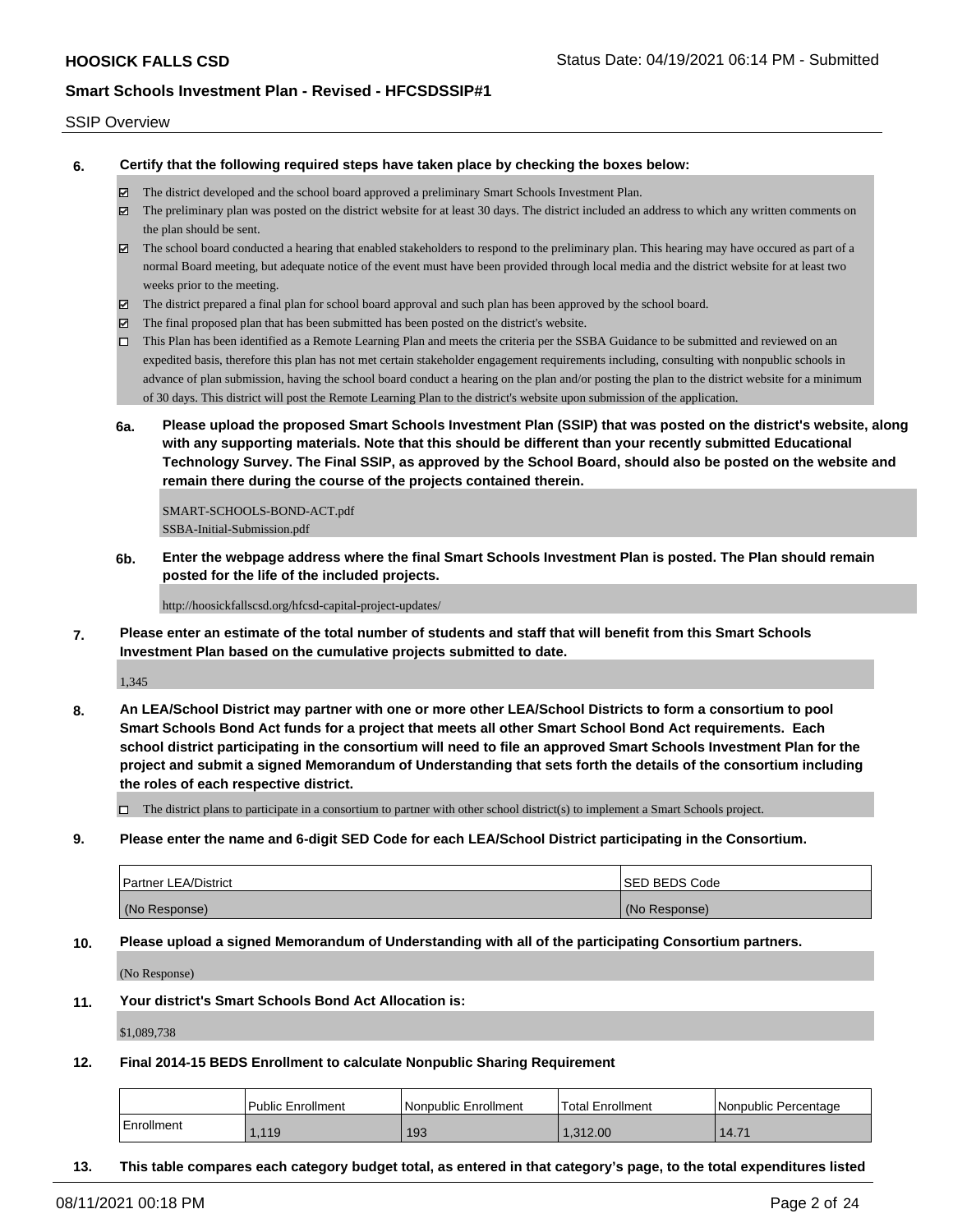SSIP Overview

### **in the category's expenditure table. Any discrepancies between the two must be resolved before submission.**

|                                          | Sub-Allocations | <b>Expenditure Totals</b> | Difference |
|------------------------------------------|-----------------|---------------------------|------------|
| <b>School Connectivity</b>               | 332,386.84      | 332,386.84                | 0.00       |
| Connectivity Projects for<br>Communities | 0.00            | 0.00                      | 0.00       |
| Classroom Technology                     | 37,995.00       | 37,995.00                 | 0.00       |
| Pre-Kindergarten Classrooms              | 0.00            | 0.00                      | 0.00       |
| Replace Transportable<br>Classrooms      | 0.00            | 0.00                      | 0.00       |
| High-Tech Security Features              | 192,033.00      | 192,033.00                | $-0.00$    |
| Nonpublic Loan                           | 47,799.32       | 47,799.32                 | $-0.00$    |
| Totals:                                  | 610,214         | 610,214                   | -0         |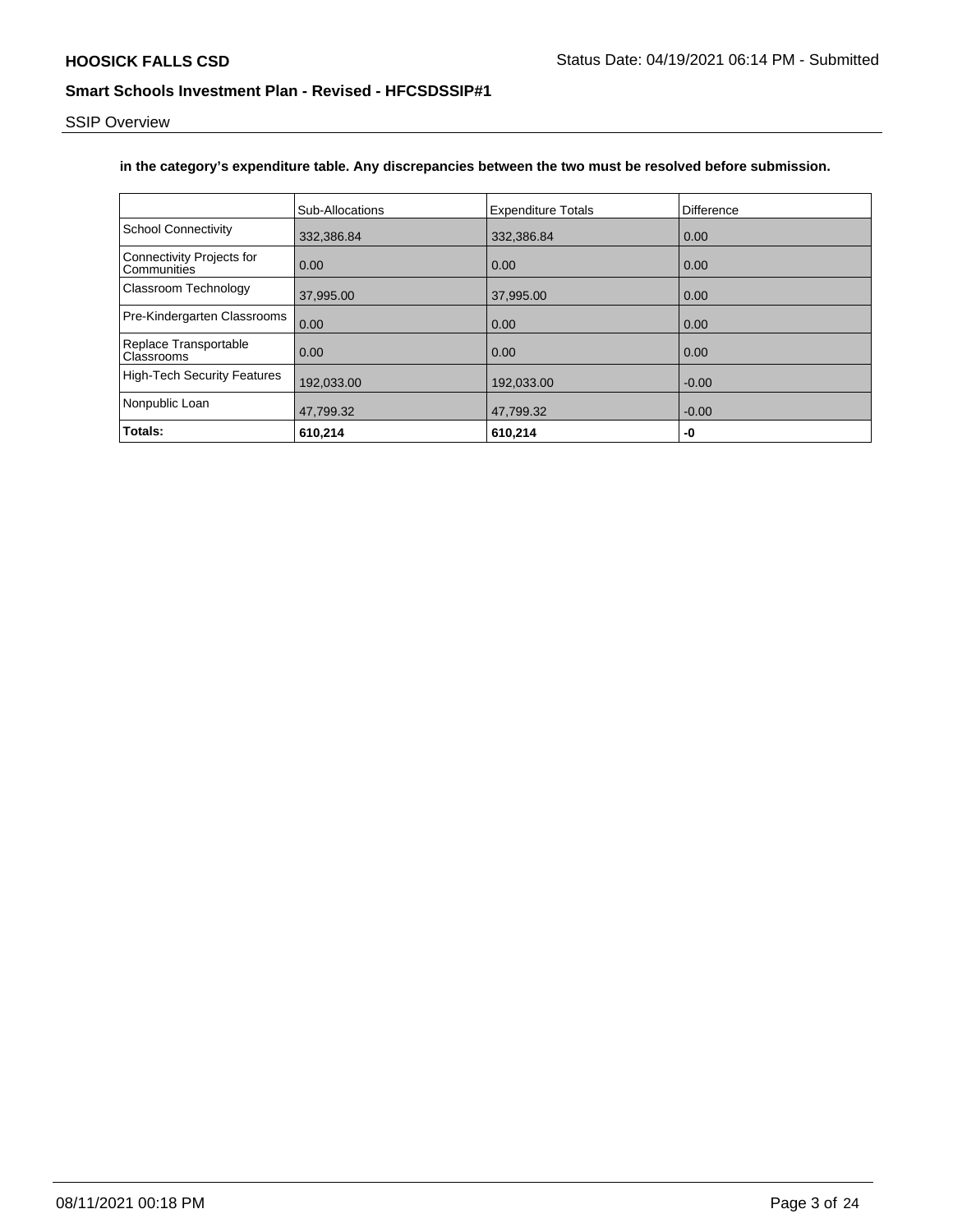School Connectivity

- **1. In order for students and faculty to receive the maximum benefit from the technology made available under the Smart Schools Bond Act, their school buildings must possess sufficient connectivity infrastructure to ensure that devices can be used during the school day. Smart Schools Investment Plans must demonstrate that:**
	- **• sufficient infrastructure that meets the Federal Communications Commission's 100 Mbps per 1,000 students standard currently exists in the buildings where new devices will be deployed, or**
	- **• is a planned use of a portion of Smart Schools Bond Act funds, or**
	- **• is under development through another funding source.**

**Smart Schools Bond Act funds used for technology infrastructure or classroom technology investments must increase the number of school buildings that meet or exceed the minimum speed standard of 100 Mbps per 1,000 students and staff within 12 months. This standard may be met on either a contracted 24/7 firm service or a "burstable" capability. If the standard is met under the burstable criteria, it must be:**

**1. Specifically codified in a service contract with a provider, and**

**2. Guaranteed to be available to all students and devices as needed, particularly during periods of high demand, such as computer-based testing (CBT) periods.**

**Please describe how your district already meets or is planning to meet this standard within 12 months of plan submission.**

The district currently has a 200Mbps connection to the Internet. This exceeds the 100Mbps per 1,000 students requirement, given current and anticipated future enrollment.

- **1a. If a district believes that it will be impossible to meet this standard within 12 months, it may apply for a waiver of this requirement, as described on the Smart Schools website. The waiver must be filed and approved by SED prior to submitting this survey.**
	- $\Box$  By checking this box, you are certifying that the school district has an approved waiver of this requirement on file with the New York State Education Department.
- **2. Connectivity Speed Calculator (Required). If the district currently meets the required speed, enter "Currently Met" in the last box: Expected Date When Required Speed Will be Met.**

|                  | l Number of<br><b>Students</b> | Required Speed<br>lin Mbps | Current Speed in Expected Speed<br><b>Mbps</b> | Ito be Attained | <b>Expected Date</b><br>When Required   |
|------------------|--------------------------------|----------------------------|------------------------------------------------|-----------------|-----------------------------------------|
|                  |                                |                            |                                                |                 | l Within 12 Months ISpeed Will be Met l |
| Calculated Speed | 1,120                          | 112.00                     | 200                                            | 200             | Currently met                           |

### **3. Describe how you intend to use Smart Schools Bond Act funds for high-speed broadband and/or wireless connectivity projects in school buildings.**

The Hoosick Falls Central School District intends to use the Smart Schools Bond Act funds to expand wireless access, install rooftop antennae and cabling for emergency responders, and purchase servers,switches and power supplies for the network. The technology plan includes the goal of improving wireless connectivity for all students and staff in both the high school and elementary school. The number of wifi access points (WAPs) will be significantly increased in instructional spaces, allowing for an increase in the number of devices concurrently used in a given area. This will allow for more students to use devices at the same time with no decrease of performance.

Switches, servers and associated power supplies will be purchased to update the networking capabilities for the district. These upgrades are necessary for the updated network to function. Additionally, rooftop antennae and coaxial cabling will be installed in and on the building to bridge gaps in connectivity as well as increase the ability of emergency responders to maintain adequate signals for communication.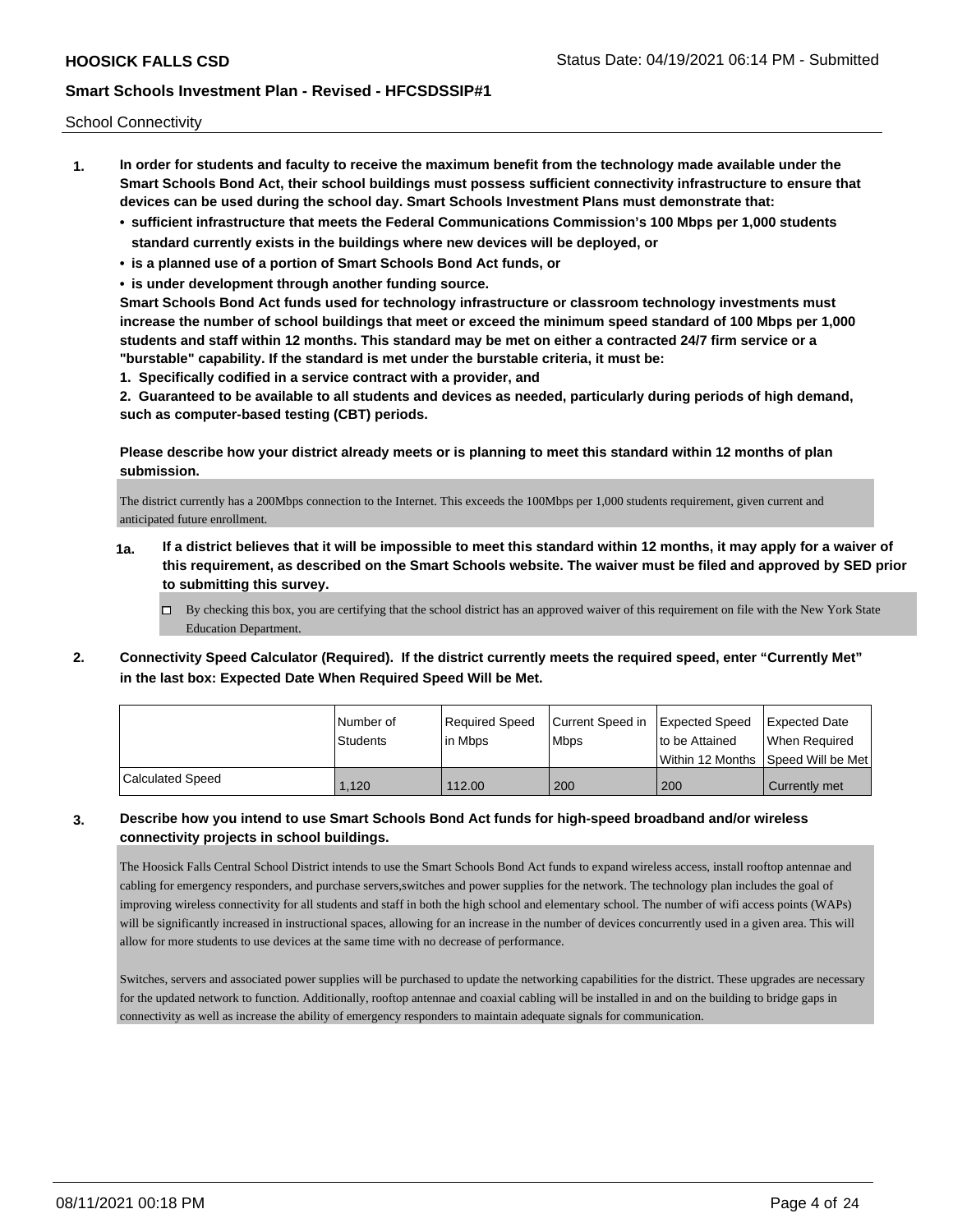School Connectivity

**4. Describe the linkage between the district's District Instructional Technology Plan and how the proposed projects will improve teaching and learning. (There should be a link between your response to this question and your responses to Question 1 in Section IV - NYSED Initiatives Alignment: "Explain how the district use of instructional technology will serve as a part of a comprehensive and sustained effort to support rigorous academic standards attainment and performance improvement for students."** 

**Your answer should also align with your answers to the questions in Section II - Strategic Technology Planning and the associated Action Steps in Section III - Action Plan.)**

By providing an increase in the number of wireless devices which can connect concurrently, we will create the foundation for a one-to-one device deployment to students while attending in-person instruction. This rollout will enable greater adoption of online resources as routine classroom tools. A few examples include Google Classroom for distributing materials in class and collecting assignments, online video for instructional differentiation, and checking for missing assignments in SchoolTool.

As part of the Technology Plan, the district will continue to foster student learning via digital and collaborative learning environments by expanding wireless access. A Google platform will continue to serve as the primary tool for communication, creativity, collaboration and critical thinking. These tools also provide a home-to-school connection for students and teachers for remote instruction. Over the next two years, the goal is to expand the mobile learning environment to all classrooms by installing an access point in every classroom, thereby providing all students and staff with fast and reliable network and internet access.

**5. If the district wishes to have students and staff access the Internet from wireless devices within the school building, or in close proximity to it, it must first ensure that it has a robust Wi-Fi network in place that has sufficient bandwidth to meet user demand.**

**Please describe how you have quantified this demand and how you plan to meet this demand.**

In order to install a robust wireless network, the district has determined that it is necessary to install wireless access points in all classrooms and locations in common areas to ensure that wireless signals are available. We have worked with a well established networking vendor to evaluate our wireless network needs. We have relied on their experience to select specific hardware and designs to meet our goals, but have also vetted those designs with the district's Network Administrator. Design was specifically shaped to include a wireless access point (WAP) in each classroom as a means of preventing too many devices from connecting to a given WAP and maintaining adequate "device density." New switches, servers and associated power supplies must be purchased for the network to functionally support the upgrades.

**6. Smart Schools plans with any expenditures in the School Connectivity category require a project number from the Office of Facilities Planning. Districts must submit an SSBA LOI and receive project numbers prior to submitting the SSIP. As indicated on the LOI, some projects may be eligible for a streamlined review and will not require a building permit.**

**Please indicate on a separate row each project number given to you by the Office of Facilities Planning.**

| Project Number        |  |
|-----------------------|--|
| 49-05-01-06-0-001-BA1 |  |

**7. Certain high-tech security and connectivity infrastructure projects may be eligible for an expedited review process as determined by the Office of Facilities Planning.**

**Was your project deemed eligible for streamlined review?**

Yes

**7a. Districts that choose the Streamlined Review Process will be required to certify that they have reviewed all installations with their licensed architect or engineer of record and provide that person's name and license number. The licensed professional must review the products and proposed method of installation prior to implementation and review the work during and after completion in order to affirm that the work was codecompliant, if requested.**

 $\boxtimes$  I certify that I have reviewed all installations with a licensed architect or engineer of record.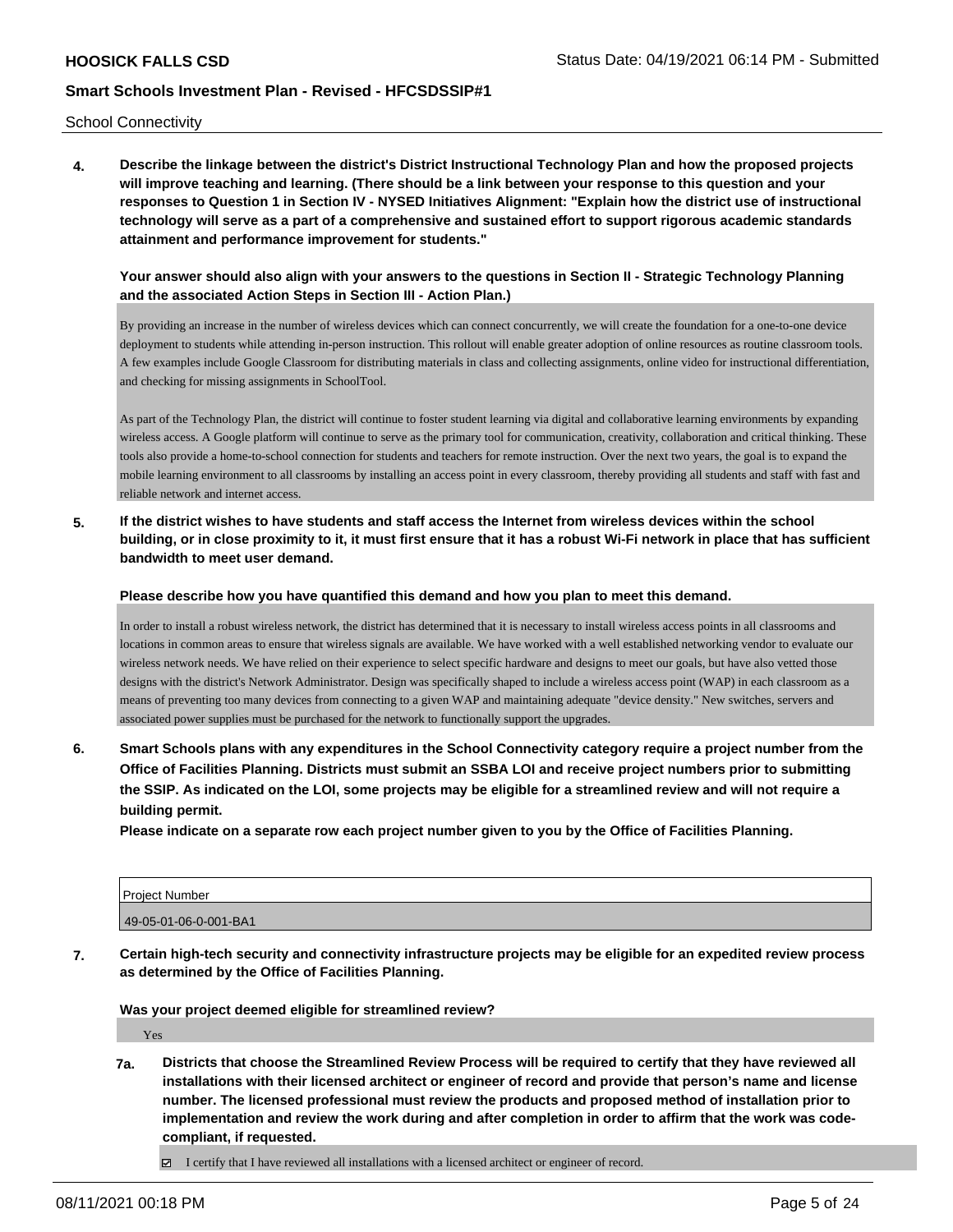School Connectivity

# **8. Include the name and license number of the architect or engineer of record.**

| Name                | License Number |
|---------------------|----------------|
| James Edward Graham | 23879          |

### **9. Public Expenditures – Loanable (Counts toward the nonpublic loan calculation)**

| Select the allowable expenditure type.<br>Repeat to add another item under each type. | <b>PUBLIC</b> Items to be<br>Purchased                                                         | Quantity       | Cost Per Item | <b>Total Cost</b> |
|---------------------------------------------------------------------------------------|------------------------------------------------------------------------------------------------|----------------|---------------|-------------------|
| Network/Access Costs                                                                  | Aruba AP-514 (US) Unified AP                                                                   | $\overline{7}$ | 596.31        | 4,174.17          |
| Network/Access Costs                                                                  | Aruba AP-MNT-MP10-D AP<br>mount bracket 10-pack D                                              | $\overline{2}$ | 134.81        | 269.62            |
| <b>Network/Access Costs</b>                                                           | ARUBA AP-515 US UNIFIED<br><b>CTLR AP</b>                                                      | 96             | 596.31        | 57,245.76         |
| <b>Network/Access Costs</b>                                                           | Aruba AP-ANT-1W 2.4 5G 4<br>6DBI OMNI ACCS PL=VL                                               | 68             | 18.16         | 1,234.88          |
| <b>Network/Access Costs</b>                                                           | Aruba CM AP-MNT-B AP<br>mount kit                                                              | 6              | 15.56         | 93.36             |
| <b>Network/Access Costs</b>                                                           | Aruba AP-535 (US) Unified AP                                                                   | $\overline{4}$ | 814.10        | 3,256.40          |
| <b>Network/Access Costs</b>                                                           | 10PK AP-MNT-MP10-A AP<br>MOUNT MNT BRACKET A                                                   | 10             | 106.31        | 1,063.10          |
| <b>Network/Access Costs</b>                                                           | Aruba AP-505 (US) Unified AP                                                                   | 6              | 378.53        | 2,271.18          |
| <b>Network/Access Costs</b>                                                           | ARUBA AP-534 US UNIFIED<br><b>AP WRLS</b>                                                      | 10             | 814.10        | 8,141.00          |
| <b>Network/Access Costs</b>                                                           | PC-AC-NA North America AC<br><b>Power Cord</b>                                                 | $\overline{2}$ | 2.59          | 5.18              |
| Network/Access Costs                                                                  | ARUBA CLEARPASS NL EY<br>1K CE ESD E-LTU                                                       | 1              | 3,370.47      | 3,370.47          |
| <b>Network/Access Costs</b>                                                           | ARUBA CLEARPASS C2000<br>DL20 GEN9PERP HW APPL                                                 | $\overline{2}$ | 7,622.46      | 15,244.92         |
| Network/Access Costs                                                                  | ARUBA CLEARPASS NL EY<br>500 CE ELEC E-LTU                                                     | $\mathbf{1}$   | 1,944.49      | 1,944.49          |
| <b>Network/Access Costs</b>                                                           | <b>5YR ARUBA FOUNDATION</b><br>CARE NBD SVCS EXCH<br>EDU/RC2KDL20APPLSVC                       | $\mathbf{1}$   | 3,909.41      | 3,909.41          |
| <b>Network/Access Costs</b>                                                           | <b>ARUBA 5YR FOUDNATION</b><br>CARE 24X7 SVCS EDU/R CP<br><b>NL EY 1K CESVC</b>                | $\mathbf{1}$   | 1,391.52      | 1.391.52          |
| <b>Network/Access Costs</b>                                                           | ARUBA 5YR FOUDNATION<br>CARE 24X7 SVCS EDU/R CP<br>NL EY 500CESVC PL-L4                        | $\mathbf{1}$   | 791.98        | 791.98            |
| <b>Network/Access Costs</b>                                                           | Tripp Lite 45U 4-Post Open<br>Frame Rack Cabinet Threaded<br>12-24 Mounted Holes - 45U<br>Rack | $\mathbf{1}$   | 415.47        | 415.47            |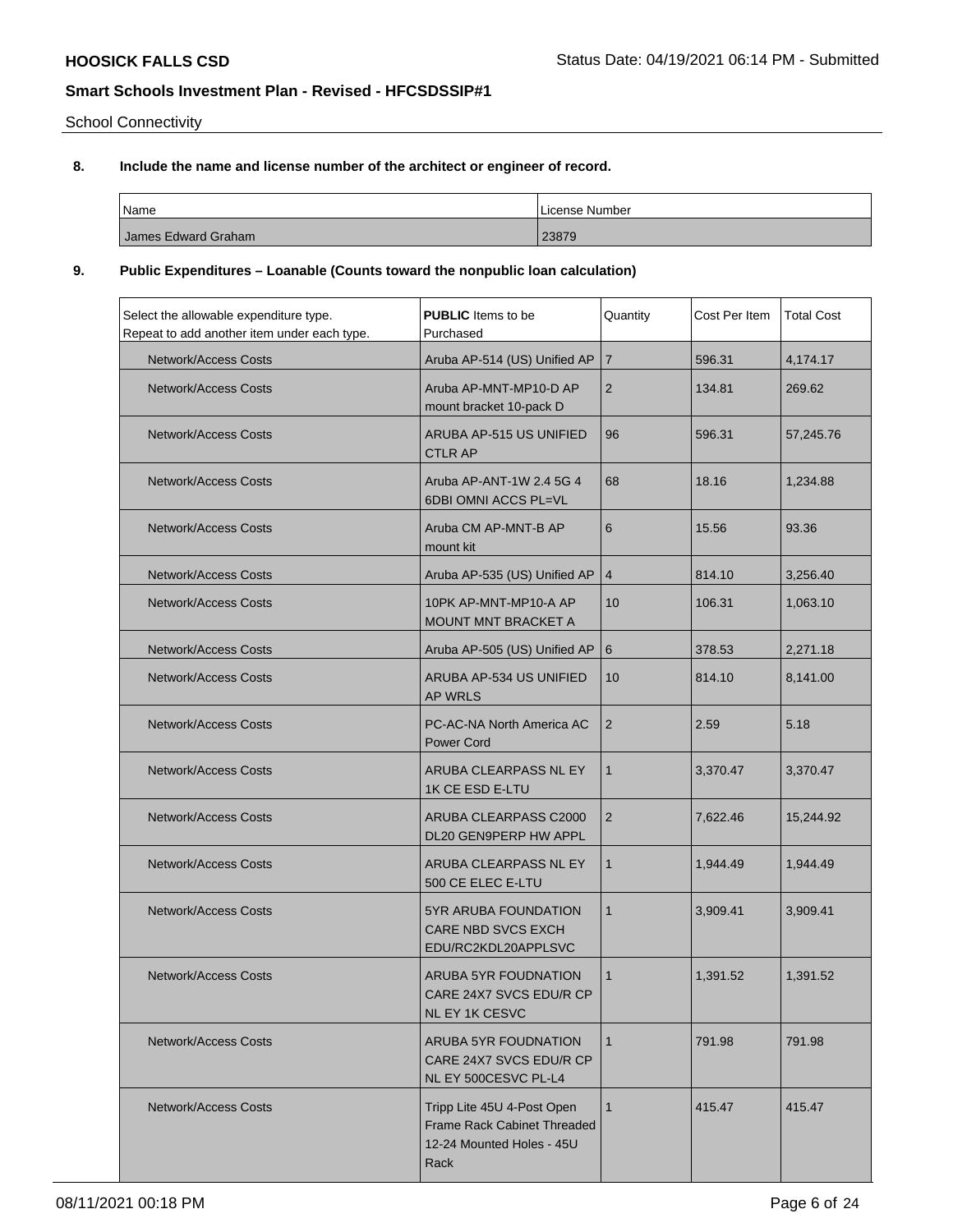School Connectivity

| Select the allowable expenditure type.<br>Repeat to add another item under each type. | <b>PUBLIC</b> Items to be<br>Purchased                                                                            | Quantity     | Cost Per Item | <b>Total Cost</b> |
|---------------------------------------------------------------------------------------|-------------------------------------------------------------------------------------------------------------------|--------------|---------------|-------------------|
| Network/Access Costs                                                                  | SMART UPS SRT 6000VA<br>RM WITH PERP 208V TO<br><b>120V 2U</b>                                                    | $\mathbf{1}$ | 5,756.92      | 5,756.92          |
| Network/Access Costs                                                                  | SMARTUPS SRT 5KVA 192V<br>AND 6KVABATT RM BATT                                                                    | $\mathbf{1}$ | 1,299.75      | 1,299.75          |
| Network/Access Costs                                                                  | PDU BASIC 5/5.8KW 208-<br>240V 30A PERP 6 C19 32<br>C13 L6-30P 10FT CORD 0U                                       | $\mathbf{1}$ | 257.85        | 257.85            |
| <b>Network/Access Costs</b>                                                           | <b>6FT POWER EXTENSION</b><br>CORD 14 AWGCABL 15A<br>C14 TO C13 HEAVY DUTY                                        | 10           | 6.76          | 67.60             |
| Network/Access Costs                                                                  | Tripp Lite 45U 4-Post Open<br>Frame Rack Cabinet Threaded<br>12-24 Mounted Holes - 45U<br>Rack                    | $\mathbf{1}$ | 415.47        | 415.47            |
| <b>Network/Access Costs</b>                                                           | Smart-UPS X<br>SMX3000RMLV2U 3000 VA<br>Rack-mountable UPS - 2Uq                                                  | $\mathbf{1}$ | 1,641.69      | 1,641.69          |
| Network/Access Costs                                                                  | Tripp Lite 45U 4-Post Open<br>Frame Rack Cabinet Threaded<br>12-24 Mounted Holes - 45U<br>Rack                    | $\mathbf{1}$ | 415.47        | 415.47            |
| <b>Network/Access Costs</b>                                                           | Smart-UPS X<br>SMX3000RMLV2U 3000 VA<br>Rack-mountable UPS - 2U                                                   | $\mathbf{1}$ | 1,641.69      | 1,641.69          |
| <b>Network/Access Costs</b>                                                           | Tripp Lite 45U 4-Post Open<br><b>Frame Rack Cabinet Threaded</b><br>12-24 Mounted Holes - 45U<br>Rack             | $\mathbf{1}$ | 415.47        | 415.47            |
| Network/Access Costs                                                                  | Smart-UPS X<br>SMX3000RMLV2U 3000 VA<br>Rack-mountable UPS - 2U                                                   | 1            | 1.641.69      | 1,641.69          |
| <b>Network/Access Costs</b>                                                           | <b>Panduit NetRunner Vertical</b><br>Cable Manager - Black - 1<br><b>Pack - 45U</b>                               | 8            | 230.49        | 1,843.92          |
| Network/Access Costs                                                                  | Panduit NetRunner Rack<br>Cable Management Panel -<br>Black - 1 Pack - 45U                                        | $\mathbf{1}$ | 283.22        | 283.22            |
| <b>Network/Access Costs</b>                                                           | C2G 1ft Cat6 Snagless<br>Unshielded (UTP) Cat6 Cable<br>- 1 Foot                                                  | 770          | 1.89          | 1,455.30          |
| Network/Access Costs                                                                  | C2G 2Meter (6.6ft) LC-LC<br>10Gb 50/125 LC Male - LC<br>Male OM3 Duplex Multimode<br>PVC Fiber Optic Cable - Aqua | 16           | 18.06         | 288.96            |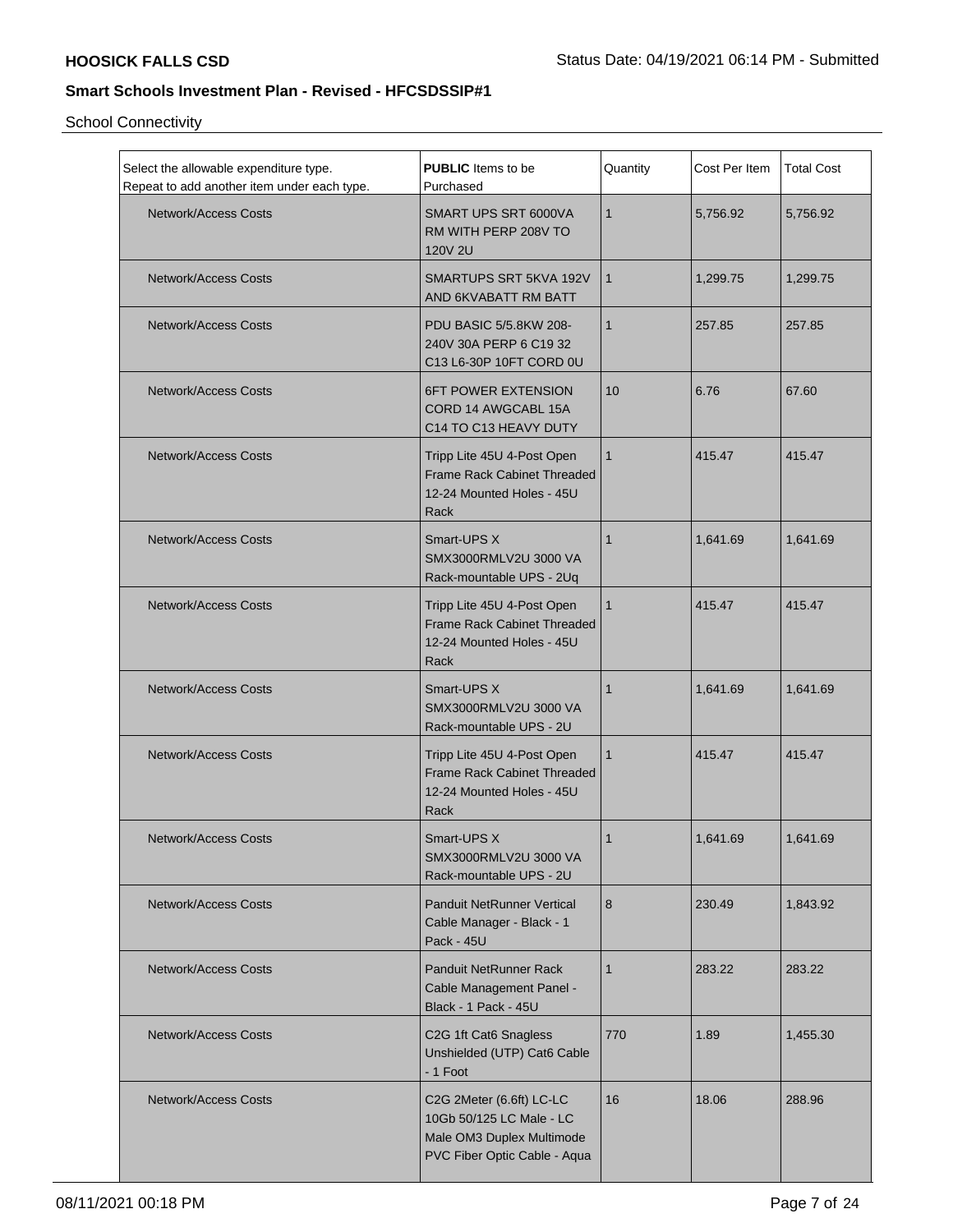School Connectivity

| Select the allowable expenditure type.<br>Repeat to add another item under each type. | <b>PUBLIC</b> Items to be<br>Purchased                                                                              | Quantity        | Cost Per Item | <b>Total Cost</b> |
|---------------------------------------------------------------------------------------|---------------------------------------------------------------------------------------------------------------------|-----------------|---------------|-------------------|
| <b>Network/Access Costs</b>                                                           | Aruba 10G SFP+ LC SR 300m   8<br><b>MMF Transceiver</b>                                                             |                 | 539.26        | 4,314.08          |
| Network/Access Costs                                                                  | Aruba 10G SFP+ to SFP+ 1m<br><b>DAC Cable</b>                                                                       | <u>2</u>        | 54.44         | 108.88            |
| <b>Network/Access Costs</b>                                                           | Aruba 10G SFP+ to SFP+ 3m<br><b>DAC Cable</b>                                                                       | 3               | 77.78         | 233.34            |
| <b>Network/Access Costs</b>                                                           | Aruba X371 12VDC 250W<br>Power Supply`                                                                              | $\overline{4}$  | 284.67        | 1,138.68          |
| <b>Network/Access Costs</b>                                                           | Aruba 25G SFP28 to SFP28<br>0.65m DAC Cable                                                                         | $\overline{2}$  | 123.93        | 247.86            |
| <b>Network/Access Costs</b>                                                           | Aruba 6300M 24SFP+<br>4SFP56 Switch                                                                                 | $\overline{2}$  | 8,814.30      | 17,628.60         |
| <b>Network/Access Costs</b>                                                           | Aruba 6200F 48G Class4 PoE<br>4SFP+ 740W Switch                                                                     | 3               | 3,862.44      | 11,587.32         |
| Network/Access Costs                                                                  | <b>Aruba Central Device</b><br>Management/Cloud Services 2<br>Tokens 5yr Subscription E-rate<br><b>Bundle E-STU</b> | 143             | 142.59        | 20,390.37         |
| <b>Network/Access Costs</b>                                                           | Aruba 10G SFP+ LC SR 300m   2<br><b>MMF Transceiver</b>                                                             |                 | 539.26        | 1,078.52          |
| <b>Network/Access Costs</b>                                                           | Aruba 10G SFP+ to SFP+ 1m<br><b>DAC Cable</b>                                                                       | 3               | 54.44         | 163.32            |
| <b>Network/Access Costs</b>                                                           | Aruba 10G SFP+ to SFP+ 3m<br><b>DAC Cable</b>                                                                       |                 | 77.78         | 77.78             |
| <b>Network/Access Costs</b>                                                           | Aruba 6200F 48G Class4 PoE<br>4SFP+ 740W Switch                                                                     | $\overline{4}$  | 3,862.44      | 15,449.76         |
| <b>Network/Access Costs</b>                                                           | Aruba 10G SFP+ LC SR 300m   2<br><b>MMF Transceiver</b>                                                             |                 | 539.26        | 1,078.52          |
| <b>Network/Access Costs</b>                                                           | Aruba 10G SFP+ to SFP+ 1m $ 2 $<br>DAC Cable                                                                        |                 | 54.44         | 108.88            |
| <b>Network/Access Costs</b>                                                           | Aruba 10G SFP+ to SFP+ 3m<br>DAC Cable                                                                              | l 1             | 77.78         | 77.78             |
| <b>Network/Access Costs</b>                                                           | Aruba 6200F 48G Class4 PoE 13<br>4SFP+ 740W Switch                                                                  |                 | 3,862.44      | 11,587.32         |
| <b>Network/Access Costs</b>                                                           | Aruba 10G SFP+ LC SR 300m   2<br><b>MMF Transceiver</b>                                                             |                 | 539.26        | 1,078.52          |
| <b>Network/Access Costs</b>                                                           | Aruba 6200F 48G Class4 PoE   1<br>4SFP+ 740W Switch                                                                 |                 | 3,862.44      | 3,862.44          |
| <b>Network/Access Costs</b>                                                           | Aruba 10G SFP+ LC SR 300m   2<br><b>MMF Transceiver</b>                                                             |                 | 539.26        | 1,078.52          |
| <b>Network/Access Costs</b>                                                           | Aruba 10G SFP+ to SFP+ 1m<br>DAC Cable                                                                              | $\vert 3 \vert$ | 54.44         | 163.32            |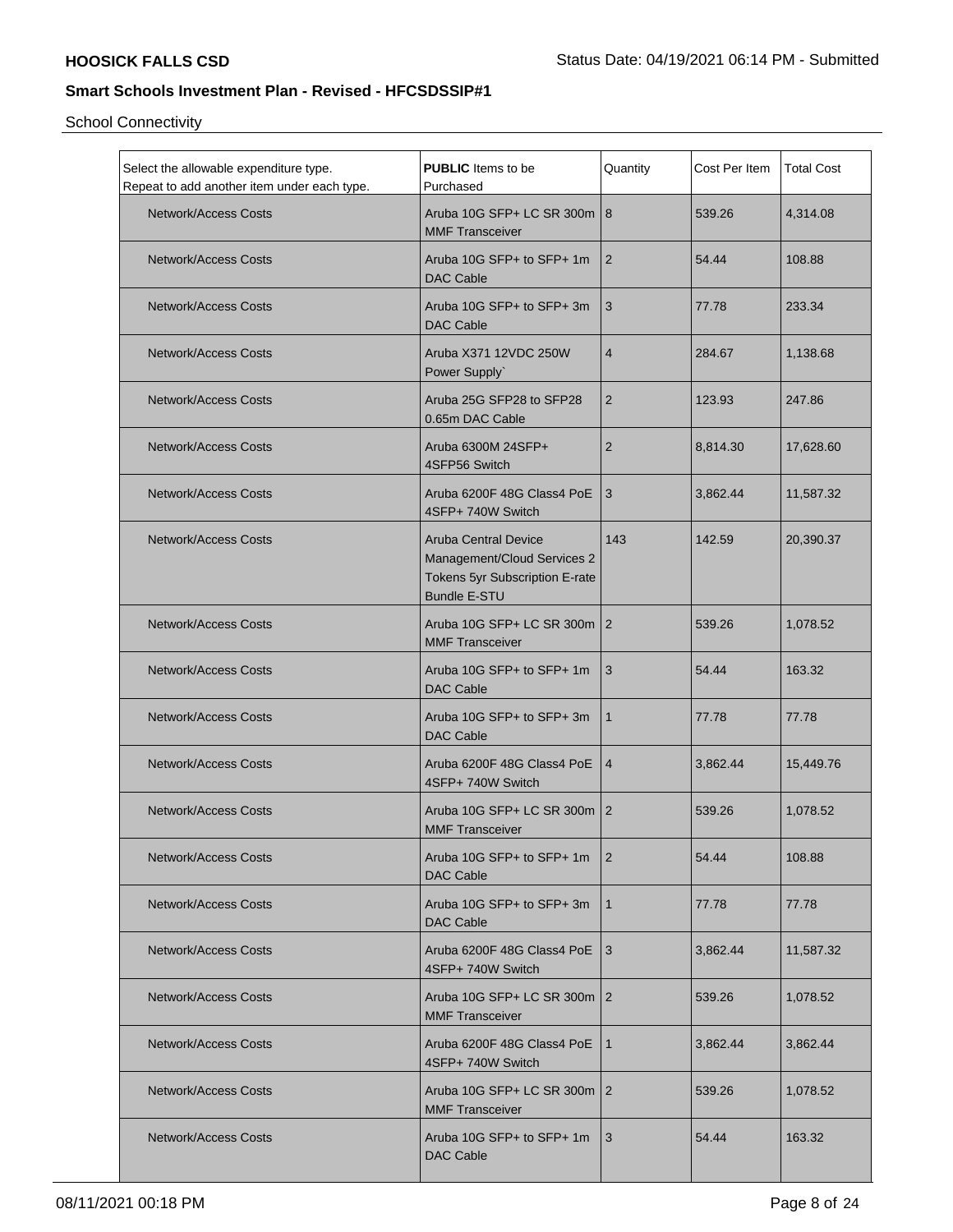School Connectivity

| Select the allowable expenditure type.<br>Repeat to add another item under each type. | <b>PUBLIC</b> Items to be<br>Purchased                                                                   | Quantity        | Cost Per Item | <b>Total Cost</b> |
|---------------------------------------------------------------------------------------|----------------------------------------------------------------------------------------------------------|-----------------|---------------|-------------------|
| Network/Access Costs                                                                  | Aruba 10G SFP+ to SFP+ 3m<br>DAC Cable                                                                   | 1               | 77.78         | 77.78             |
| Network/Access Costs                                                                  | Aruba 6200F 48G Class4 PoE<br>4SFP+ 740W Switch                                                          | $\vert 4 \vert$ | 3,862.44      | 15,449.76         |
| Network/Access Costs                                                                  | Aruba 10G SFP+ LC SR 300m 2<br><b>MMF Transceiver</b>                                                    |                 | 539.26        | 1,078.52          |
| Network/Access Costs                                                                  | Aruba 6200F 48G Class4 PoE<br>4SFP+740W Switch                                                           | $\mathbf{1}$    | 3,861.73      | 3,861.73          |
| Network/Access Costs                                                                  | 24-Port, Cat6, Patch Panel<br>with 24 RJ45                                                               | 12              | 247.15        | 2,965.80          |
| Network/Access Costs                                                                  | Aruba AP-574 (US) Outdoor<br>11ax AP                                                                     | $\mathbf{1}$    | 922.96        | 922.96            |
| Network/Access Costs                                                                  | Aruba AP-565 (US) Outdoor<br>11ax AP                                                                     | $\mathbf{1}$    | 705.19        | 705.19            |
| Network/Access Costs                                                                  | ANT-4x4-5314 5.15-5.9GHz<br>14dBi 30x30deg Dual Pol<br>MIMO Hi Gain Dir N-Type<br><b>Outdoor Antenna</b> | 1               | 378.52        | 378.52            |
|                                                                                       |                                                                                                          | 1,249           | 75,506.68     | 239,142           |

### **10. Public Expenditures – Non-Loanable (Does not count toward nonpublic loan calculation)**

| Select the allowable expenditure<br>type.<br>Repeat to add another item under<br>each type. | <b>PUBLIC</b> Items to be purchased                                     | Quantity    | Cost per Item | <b>Total Cost</b> |
|---------------------------------------------------------------------------------------------|-------------------------------------------------------------------------|-------------|---------------|-------------------|
| <b>Outside Plant Costs</b>                                                                  | AP-270-MNT-V2 AP-270 Series<br><b>Outdoor Pole/Wall Short Mount Kit</b> | 1           | 70.01         | 70.01             |
| <b>Outside Plant Costs</b>                                                                  | ARUBA PD-9001GO-NA 1P 802.3AT<br><b>NA PWR</b>                          | $\mathbf 1$ | 378.53        | 378.53            |
| <b>Outside Plant Costs</b>                                                                  | AP-270-MNT-V1 270 SERIES MT KIT<br><b>MNT</b>                           | $\mathbf 1$ | 82.96         | 82.96             |
| <b>Outside Plant Costs</b>                                                                  | Aruba PD-MOUNT-OD OTDR<br><b>MIDSPAN MOUNT MNT KIT</b>                  | 1           | 70.01         | 70.01             |
| <b>Outside Plant Costs</b>                                                                  | ANT-2X2-2314 2.4G 14DBI PANEL<br><b>ACCS</b>                            | 1           | 233.35        | 233.35            |
| <b>Professional Services</b>                                                                | Clearpass design, install, and<br>configuration                         | 1           | 9,400.00      | 9,400.00          |
| <b>Professional Services</b>                                                                | Wireless Network design, install, and<br>configuration                  | $\mathbf 1$ | 15,840.00     | 15,840.00         |
| <b>Professional Services</b>                                                                | Servers and switches install and<br>configuration                       | 1           | 16,295.00     | 16,295.00         |
| <b>Other Costs</b>                                                                          | Servers and switches liftgate delivery                                  | 1           | 750.00        | 750.00            |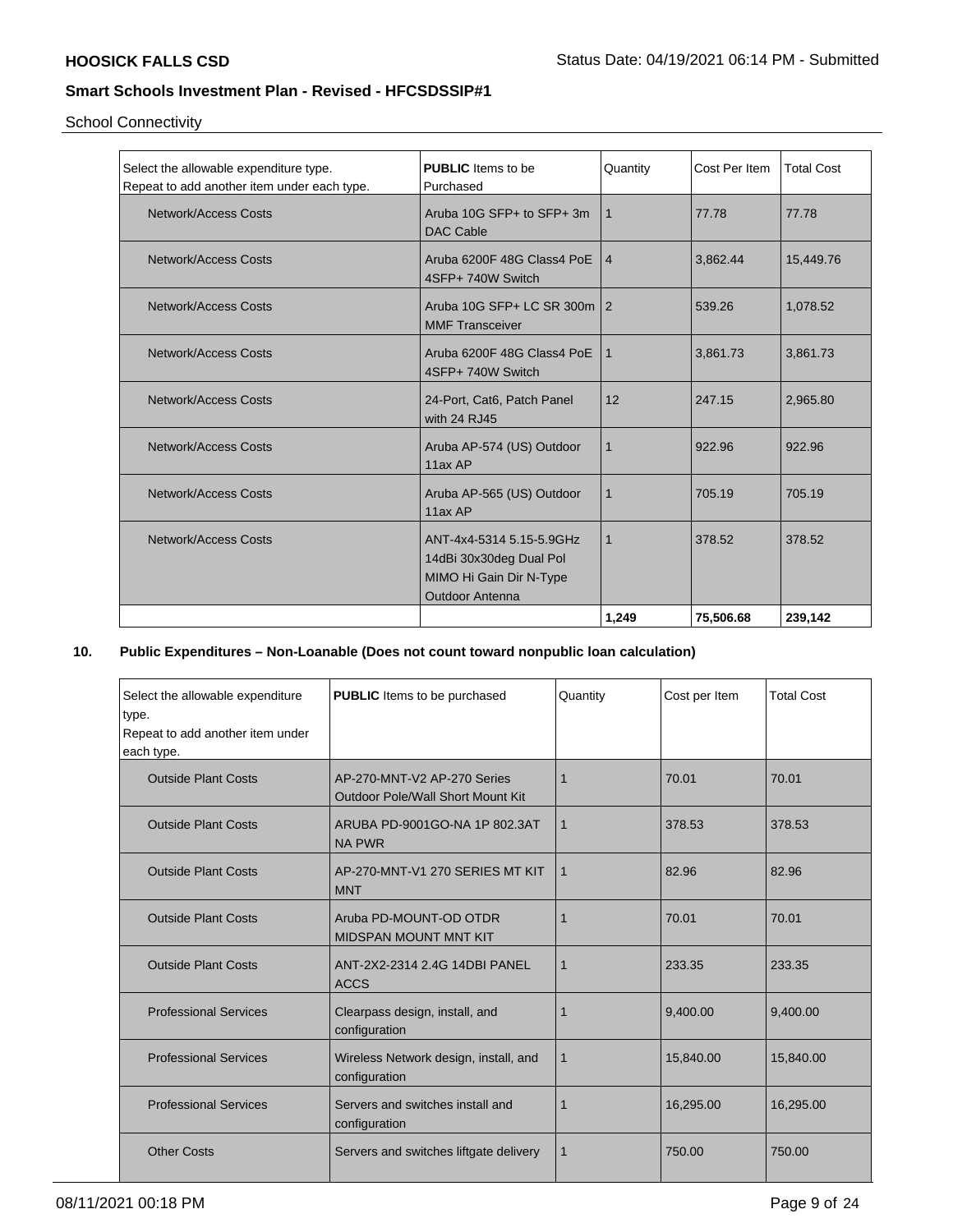School Connectivity

| Select the allowable expenditure<br>type.<br>Repeat to add another item under<br>each type. | <b>PUBLIC</b> Items to be purchased         | Quantity       | Cost per Item | <b>Total Cost</b> |
|---------------------------------------------------------------------------------------------|---------------------------------------------|----------------|---------------|-------------------|
| <b>Network/Access Costs</b>                                                                 | TES PS71090E 90DB 2W BDA                    | 1              | 12,830.00     | 12,830.00         |
| <b>Network/Access Costs</b>                                                                 | TES PS BBS NEMA 3R NFPA RED                 | 1              | 1,395.00      | 1,395.00          |
| <b>Network/Access Costs</b>                                                                 | PYL12V100FS BATTERIES (24 HR)               | $\overline{2}$ | 665.00        | 1,330.00          |
| <b>Network/Access Costs</b>                                                                 | YAGI DONOR ANTENNA 11 DB GAIN               | $\mathbf{1}$   | 406.00        | 406.00            |
| <b>Network/Access Costs</b>                                                                 | TES WESTELL ANT-O OMNI ANT                  | 22             | 52.00         | 1,144.00          |
| <b>Network/Access Costs</b>                                                                 | <b>POWER TAPPERS</b>                        | 17             | 78.00         | 1,326.00          |
| <b>Network/Access Costs</b>                                                                 | 2-WAY POWER DIVIDER                         | 4              | 74.00         | 296.00            |
| <b>Network/Access Costs</b>                                                                 | 1/2 OUTDOOR 50 OHM COAX                     | 100            | 5.50          | 550.00            |
| <b>Network/Access Costs</b>                                                                 | 1/2 PLENTUM RATED INDOOR                    | 2,500          | 5.75          | 14,375.00         |
| <b>Network/Access Costs</b>                                                                 | N TYPE CONNECTORS                           | 68             | 41.25         | 2,805.00          |
| <b>Network/Access Costs</b>                                                                 | <b>FLEXIBLE JUMPERS</b>                     | 22             | 70.00         | 1,540.00          |
| <b>Network/Access Costs</b>                                                                 | <b>GROUNDING PANEL</b>                      | $\mathbf{1}$   | 200.00        | 200.00            |
| <b>Network/Access Costs</b>                                                                 | ANT MOUNT NON PENETRATING                   | $\mathbf{1}$   | 375.00        | 375.00            |
| <b>Network/Access Costs</b>                                                                 | <b>GROUNDING KITS</b>                       | $\overline{2}$ | 50.00         | 100.00            |
| <b>Network/Access Costs</b>                                                                 | 4 INCH ROOF PENETRATION WITH<br><b>BOOT</b> | $\mathbf{1}$   | 100.00        | 100.00            |
| <b>Network/Access Costs</b>                                                                 | <b>WEATHERPROOF KIT</b>                     | $\mathbf{1}$   | 33.00         | 33.00             |
| <b>Network/Access Costs</b>                                                                 | LIGHTNING PROTECTION DEVICE                 | $\overline{2}$ | 85.00         | 170.00            |
| <b>Network/Access Costs</b>                                                                 | <b>INSTALLATION MATERIALS</b>               | $\mathbf{1}$   | 950.00        | 950.00            |
| <b>Network/Access Costs</b>                                                                 | <b>INSTALL LABOR</b>                        | 1              | 10,200.00     | 10,200.00         |
|                                                                                             |                                             | 2.757          | 70,735.36     | 93,245            |

## **11. Final 2014-15 BEDS Enrollment to calculate Nonpublic Sharing Requirement (no changes allowed.)**

|            | l Public Enrollment | Nonpublic Enrollment | Total Enrollment | l Nonpublic Percentage |
|------------|---------------------|----------------------|------------------|------------------------|
| Enrollment | , 119               | 193                  | 0.312.00         | 14.71                  |

## **12. Total Public Budget - Loanable (Counts toward the nonpublic loan calculation)**

|                                               | Public Allocations | <b>Estimated Nonpublic Loan</b><br>l Amount | Estimated Total Sub-Allocations |
|-----------------------------------------------|--------------------|---------------------------------------------|---------------------------------|
| Network/Access Costs                          | 239,141.98         | 41,246.11                                   | 280,388.09                      |
| School Internal Connections and<br>Components | 0.00               | 0.00                                        | 0.00                            |
| Other                                         | 0.00               | 0.00                                        | 0.00                            |
| Totals:                                       | 239,141.98         | 41,246                                      | 280,388                         |

**13. Total Public Budget – Non-Loanable (Does not count toward the nonpublic loan calculation)**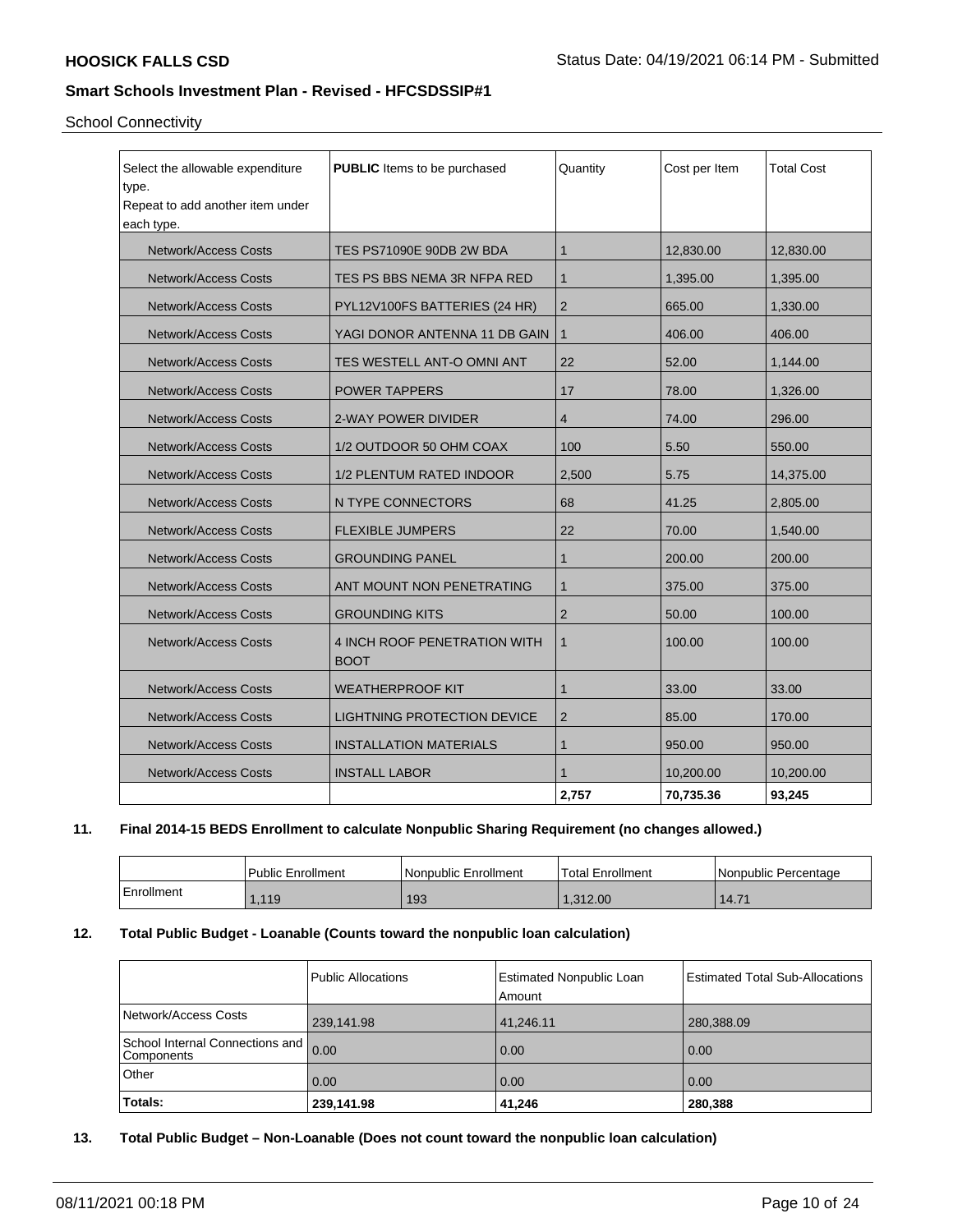School Connectivity

|                                            | Sub-       |
|--------------------------------------------|------------|
|                                            | Allocation |
| Network/Access Costs                       | 50,125.00  |
| <b>Outside Plant Costs</b>                 | 834.86     |
| School Internal Connections and Components | 0.00       |
| <b>Professional Services</b>               | 41,535.00  |
| Testing                                    | 0.00       |
| <b>Other Upfront Costs</b>                 | 0.00       |
| <b>Other Costs</b>                         | 750.00     |
| Totals:                                    | 93,244.86  |

# **14. School Connectivity Totals**

|                          | Total Sub-Allocations |
|--------------------------|-----------------------|
| Total Loanable Items     | 280,388.09            |
| Total Non-Ioanable Items | 93,244.86             |
| <b>Totals:</b>           | 373,633               |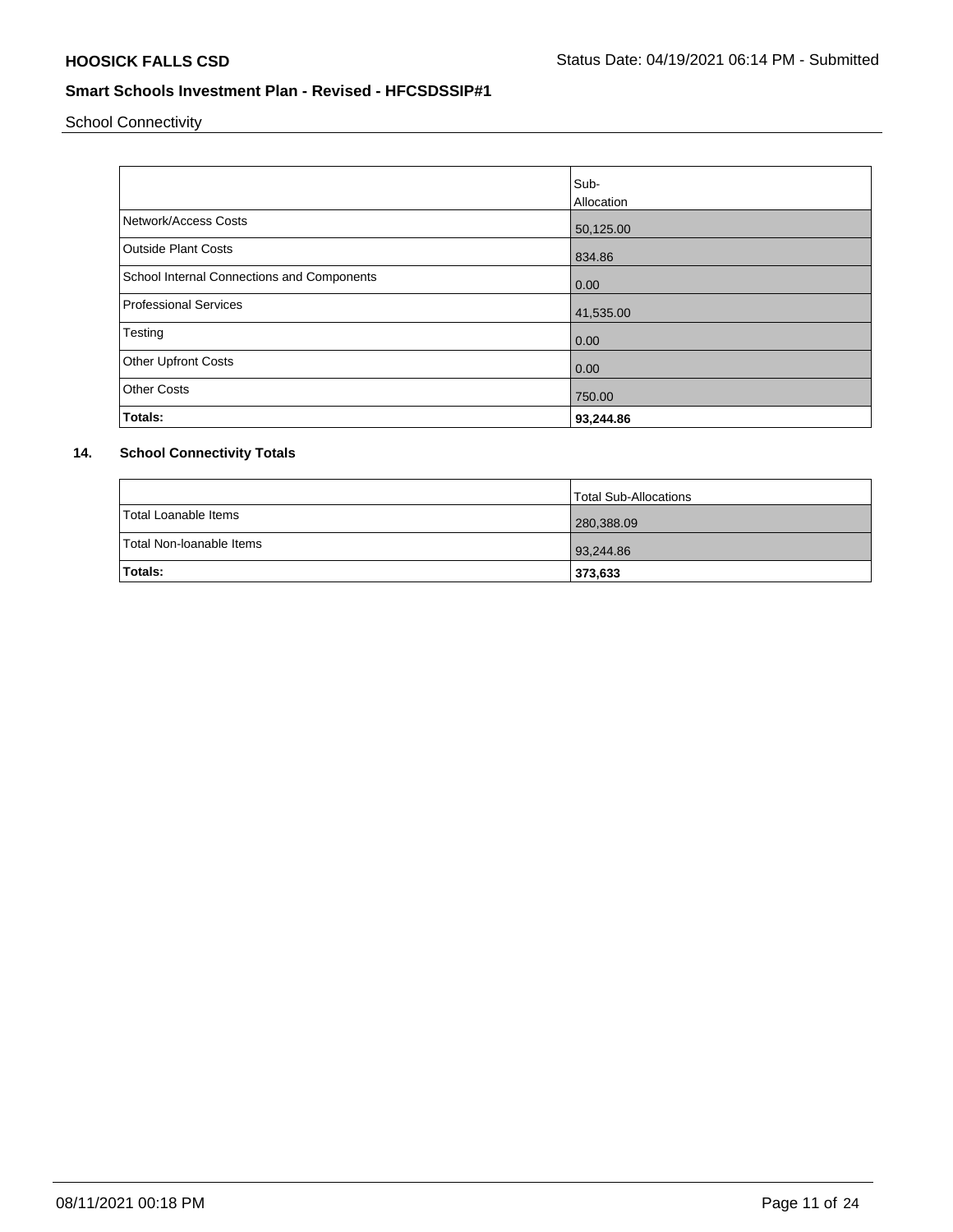Community Connectivity (Broadband and Wireless)

**1. Describe how you intend to use Smart Schools Bond Act funds for high-speed broadband and/or wireless connectivity projects in the community.**

(No Response)

**2. Please describe how the proposed project(s) will promote student achievement and increase student and/or staff access to the Internet in a manner that enhances student learning and/or instruction outside of the school day and/or school building.**

(No Response)

**3. Community connectivity projects must comply with all the necessary local building codes and regulations (building and related permits are not required prior to plan submission).**

 $\Box$  I certify that we will comply with all the necessary local building codes and regulations.

**4. Please describe the physical location of the proposed investment.**

(No Response)

**5. Please provide the initial list of partners participating in the Community Connectivity Broadband Project, along with their Federal Tax Identification (Employer Identification) number.**

| <b>Project Partners</b> | l Federal ID # |
|-------------------------|----------------|
| (No Response)           | (No Response)  |

**6. Please detail the type, quantity, per unit cost and total cost of the eligible items under each sub-category.**

| Select the allowable expenditure | Item to be purchased | Quantity      | Cost per Item | <b>Total Cost</b> |
|----------------------------------|----------------------|---------------|---------------|-------------------|
| type.                            |                      |               |               |                   |
| Repeat to add another item under |                      |               |               |                   |
| each type.                       |                      |               |               |                   |
| (No Response)                    | (No Response)        | (No Response) | (No Response) | 0.00              |
|                                  |                      | o             | 0.00          |                   |

**7. If you are submitting an allocation for Community Connectivity, complete this table.**

**Note that the calculated Total at the bottom of the table must equal the Total allocation for this category that you entered in the SSIP Overview overall budget.**

|                                    | Sub-Allocation |
|------------------------------------|----------------|
| Network/Access Costs               | (No Response)  |
| Outside Plant Costs                | (No Response)  |
| <b>Tower Costs</b>                 | (No Response)  |
| <b>Customer Premises Equipment</b> | (No Response)  |
| <b>Professional Services</b>       | (No Response)  |
| Testing                            | (No Response)  |
| <b>Other Upfront Costs</b>         | (No Response)  |
| <b>Other Costs</b>                 | (No Response)  |
| Totals:                            | 0.00           |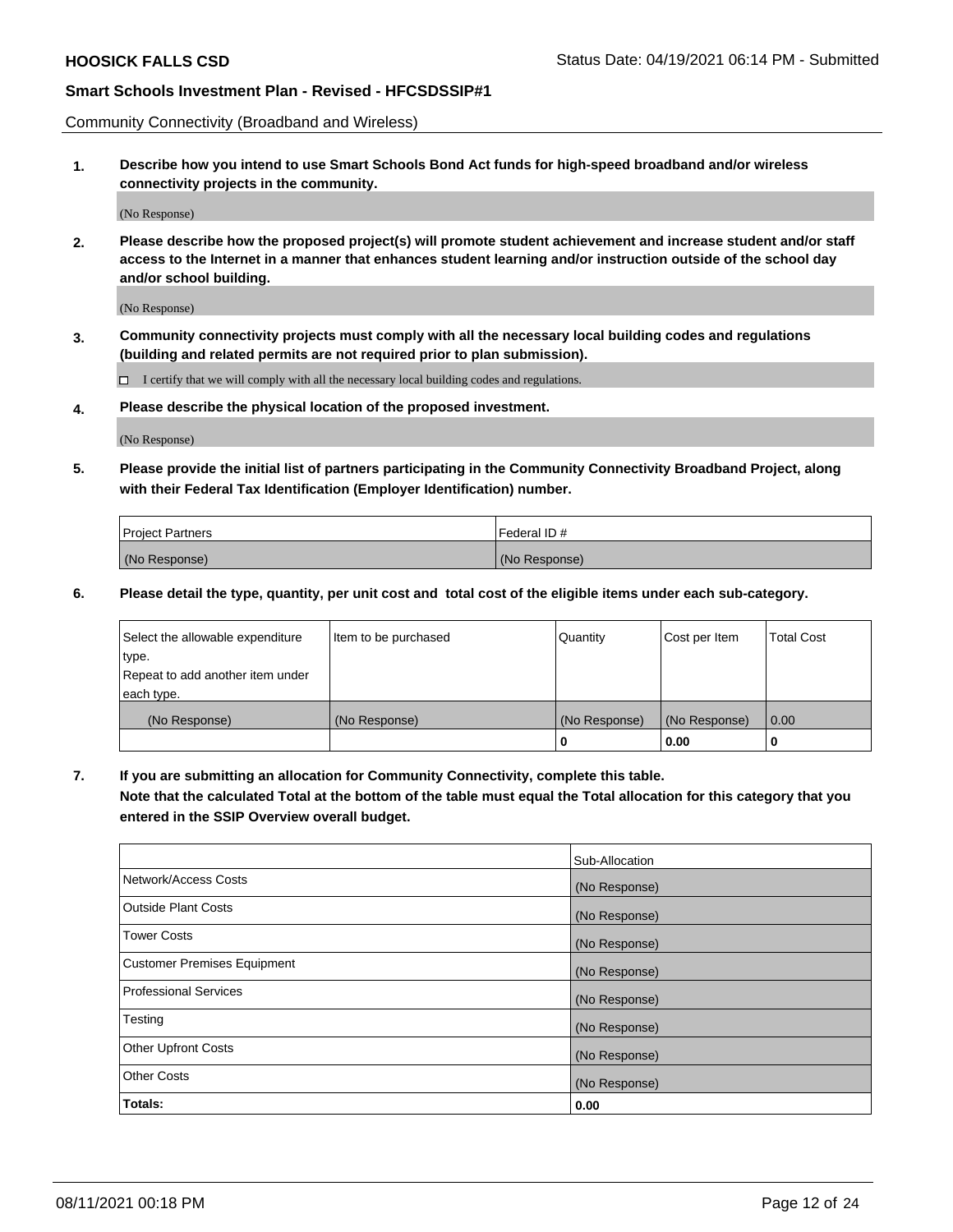#### Classroom Learning Technology

**1. In order for students and faculty to receive the maximum benefit from the technology made available under the Smart Schools Bond Act, their school buildings must possess sufficient connectivity infrastructure to ensure that devices can be used during the school day. Smart Schools Investment Plans must demonstrate that sufficient infrastructure that meets the Federal Communications Commission's 100 Mbps per 1,000 students standard currently exists in the buildings where new devices will be deployed, or is a planned use of a portion of Smart Schools Bond Act funds, or is under development through another funding source. Smart Schools Bond Act funds used for technology infrastructure or classroom technology investments must increase the number of school buildings that meet or exceed the minimum speed standard of 100 Mbps per 1,000 students and staff within 12 months. This standard may be met on either a contracted 24/7 firm service or a "burstable" capability. If the standard is met under the burstable criteria, it must be:**

**1. Specifically codified in a service contract with a provider, and**

**2. Guaranteed to be available to all students and devices as needed, particularly during periods of high demand, such as computer-based testing (CBT) periods.**

**Please describe how your district already meets or is planning to meet this standard within 12 months of plan submission.**

The district currently has a 200Mbps connection to the Internet. This exceeds the 100Mbps per 1,000 students requirement, given current and anticipated future enrollment.

- **1a. If a district believes that it will be impossible to meet this standard within 12 months, it may apply for a waiver of this requirement, as described on the Smart Schools website. The waiver must be filed and approved by SED prior to submitting this survey.**
	- By checking this box, you are certifying that the school district has an approved waiver of this requirement on file with the New York State Education Department.
- **2. Connectivity Speed Calculator (Required). If the district currently meets the required speed, enter "Currently Met" in the last box: Expected Date When Required Speed Will be Met.**

|                  | l Number of<br><b>Students</b> | Required Speed<br>l in Mbps | Current Speed in<br><b>Mbps</b> | <b>Expected Speed</b><br>to be Attained | <b>Expected Date</b><br>When Required<br> Within 12 Months  Speed Will be Met |
|------------------|--------------------------------|-----------------------------|---------------------------------|-----------------------------------------|-------------------------------------------------------------------------------|
| Calculated Speed | 1.120                          | 112.00                      | 200                             | 200                                     | Already met                                                                   |

**3. If the district wishes to have students and staff access the Internet from wireless devices within the school building, or in close proximity to it, it must first ensure that it has a robust Wi-Fi network in place that has sufficient bandwidth to meet user demand.**

**Please describe how you have quantified this demand and how you plan to meet this demand.**

In order to install a robust wireless network, the district has determined that it is necessary to install wireless access points in all classrooms and locations in common areas to ensure that wireless signals are available. We have worked with a well established networking vendor to evaluate our wireless network needs. We have relied on their experience to select specific hardware and designs to meet our goals, but have also vetted those designs with the district's Network Administrator. Design was specifically shaped to include a wireless access point (WAP) in each classroom as a means of preventing too many devices from connecting to a given WAP and maintaining adequate "device density."

**4. All New York State public school districts are required to complete and submit an Instructional Technology Plan survey to the New York State Education Department in compliance with Section 753 of the Education Law and per Part 100.12 of the Commissioner's Regulations.**

**Districts that include educational technology purchases as part of their Smart Schools Investment Plan must have a submitted and approved Instructional Technology Plan survey on file with the New York State Education Department.**

 $\boxtimes$  By checking this box, you are certifying that the school district has an approved Instructional Technology Plan survey on file with the New York State Education Department.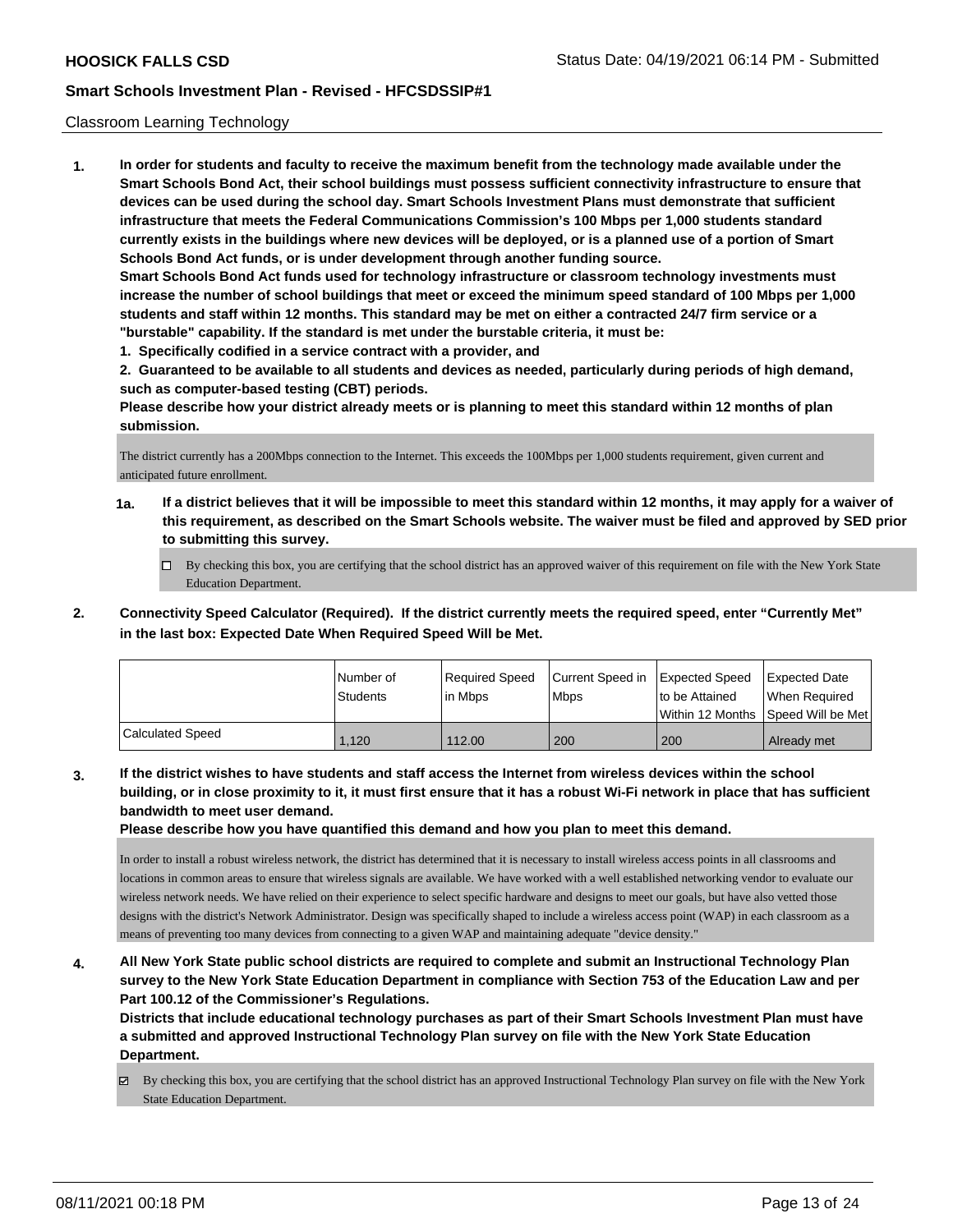#### Classroom Learning Technology

# **5. Describe the devices you intend to purchase and their compatibility with existing or planned platforms or systems. Specifically address the adequacy of each facility's electrical, HVAC and other infrastructure necessary to install and support the operation of the planned technology.**

The funds will be used to purchase interactive whiteboards in order to replace the failing projectors and smartboards in our classrooms. All our classrooms have been outfitted with smartboards for approximately 10 years, and the smartboards have reached their end-of-life cycle. There is also an increase in the number of projector repairs and the parts for repairs are no longer available. The purchase will eliminate the need for replacing some of the projectors with a new projector and will minimize the repair costs.

Almost all of our teachers are comfortable and well-versed in the use of interactive technology and have come to rely heavily on it for daily instruction. The older projectors and smartboards need to be replaced as quickly as possible to minimize classroom disruption. The teachers can wirelessly connect mobile devices to the whiteboards and display that device's contents to the entire class. The interactive panels will also serve as the primary source of instructional software in the classroom, using web-based resources such as Google Apps (Docs, Sheets, Slides, and Google Classroom, amongst others) and online assessment materials.

All of our buildings' electrical and HVAC systems are well-managed and not expected to be impacted. Our current electrical supply in classrooms is sufficient for providing power to the existing smartboards and projectors and will, therefore, be adequate to supply the power needed for the new interactive whiteboards.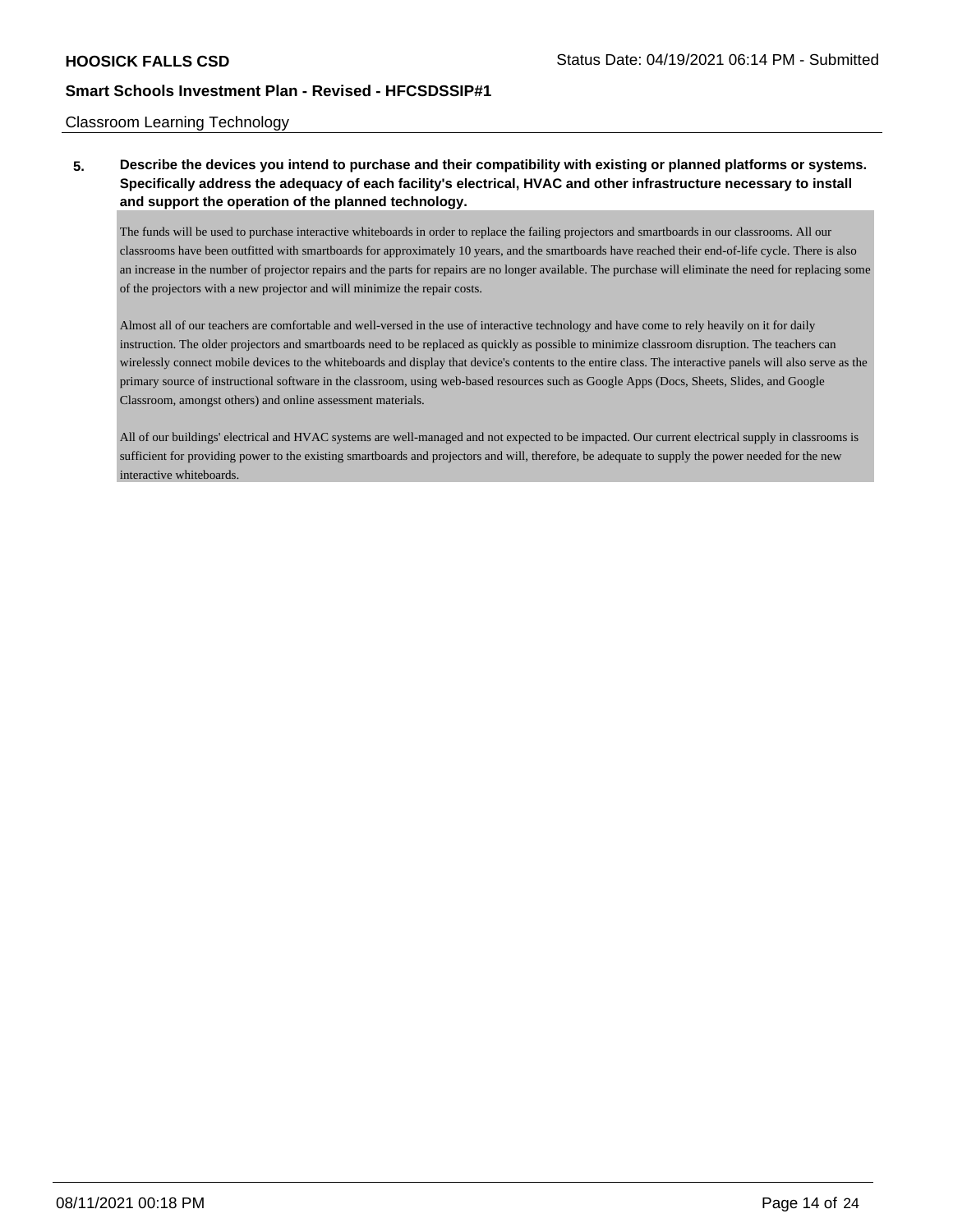#### Classroom Learning Technology

- **6. Describe how the proposed technology purchases will:**
	- **> enhance differentiated instruction;**
	- **> expand student learning inside and outside the classroom;**
	- **> benefit students with disabilities and English language learners; and**
	- **> contribute to the reduction of other learning gaps that have been identified within the district.**

**The expectation is that districts will place a priority on addressing the needs of students who struggle to succeed in a rigorous curriculum. Responses in this section should specifically address this concern and align with the district's Instructional Technology Plan (in particular Question 2 of E. Curriculum and Instruction: "Does the district's instructional technology plan address the needs of students with disabilities to ensure equitable access to instruction, materials and assessments?" and Question 3 of the same section: "Does the district's instructional technology plan address the provision of assistive technology specifically for students with disabilities to ensure access to and participation in the general curriculum?")**

**In addition, describe how the district ensures equitable access to instruction, materials and assessments and participation in the general curriculum for both SWD and English Language Learners/Multilingual Learners (ELL/MLL) students.**

**Please note: If this plan has been identified as a Remote Learning Plan to be submitted and reviewed on an expedited basis, the district should explain how this plan will facilitate remote and hybrid learning, in lieu of responding to the question above.**

The District will be installing interactive whiteboards (IW) into specific classroms in each building. The interactive displays engage the students and will assist teachers in delivering instruction in an interactive fashion all of our students, including those students with disabilities and ELLs. An IW allows teachers and students to navigate programs and other digital content via touch as well as providing additional visual content. When students collaboratively work together, they are more likely to be motivated and participate in the learning activities. The IW provide enhanced differentiated instruction by accommodating different learning styles. Tactile learners can learn by touching the board. Visual learners are able to see the subject content and understand concepts in a meaningful way that would otherwise not be obtained via paper and pencil. The IW dynamically expands student learning inside and outside the classroom. Inside the classroom, students are able to interact with the IW through tactile, visual, and auditory means. Outside the classroom, students will be able to apply the skills that were learned in the classroom via the IW to real-life situations. Struggling students, children with disabilities, and students whose primary language is not English can also benefit from this cutting edge technology. A small list of functions the IW provides for all students:

- The drag function can be used to alter text and sentences
- Video clips can be played back to review past teacher and student work
- Peer collaboration and group work can be enhanced
- Key concepts can be incorporated using video clips, animation, images, and colorful text into lessons
- Phonics activities can be incorporated into their lessons
- Text can be enlarged and highlighted with digital pens
- Text colors and backgrounds can be changed to it more readable
- Students can write using their finger or a pen to practice handwriting and the handwritten letters can be converted to text
- Teachers can display pre-lined paper templates to keep students' handwriting straight

• Audio can be embedded into lessons to reinforce difficult learning concepts.

## **7. Where appropriate, describe how the proposed technology purchases will enhance ongoing communication with parents and other stakeholders and help the district facilitate technology-based regional partnerships, including distance learning and other efforts.**

The interactive whiteboards (IW) will assist in providing communication experiences with parents and other stakeholders. Parents and students will be able to communicate, where students can present topics of interest to their parents during special events and assemblies. Students will also be able to engage in unique learning experiences both inside and outside the classroom by participating in group projects, video conferencing using Google Meets, virtual field trips, webinars, and broadcasting live announcements. The IW can be used to communicate with surrounding technology-based regional partnerships and school districts, and thereby promote learning experiences from outside the walls of the classroom. The IW can be available to parents and other stakeholders to communicate and provide education via community training events, adult-education programs, and special events that demonstrate community-based projects and initiatives. The purchase of the IW and the use of communication software opens the door to these opportunities in ways that were not possible in the past. The combined purchase of the IW and the successful infrastructure upgrade from our current capital project will increase the potential for distance learning for students.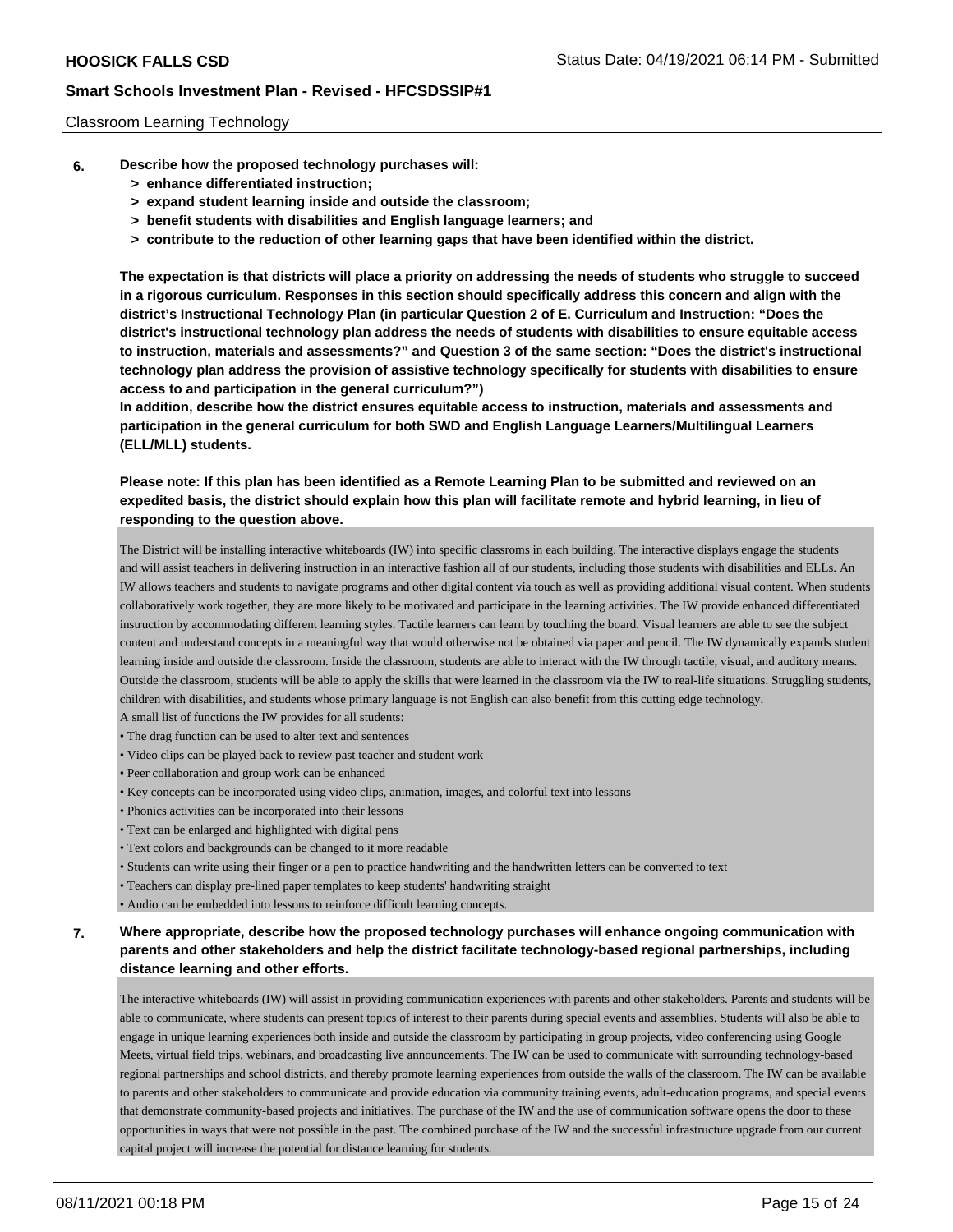#### Classroom Learning Technology

**8. Describe the district's plan to provide professional development to ensure that administrators, teachers and staff can employ the technology purchased to enhance instruction successfully.**

**Note: This response should be aligned and expanded upon in accordance with your district's response to Question 1 of F. Professional Development of your Instructional Technology Plan: "Please provide a summary of professional development offered to teachers and staff, for the time period covered by this plan, to support technology to enhance teaching and learning. Please include topics, audience and method of delivery within your summary."**

**Please note: If this plan has been identified as a Remote Learning Plan to be submitted and reviewed on an expedited basis, the district should provide a statement confirming that the district has provided or will provide professional development on these devices to its staff, in lieu of responding to the question above.**

The district is committed to providing professional development allowing staff to learn how to utilize technology tools and resources to expand their teaching methods. Technology-related professional development is integrated into the instructional calendar and dedicated to the training of teachers and staff. Training includes various topics such as Google Drive, Google Classroom, and other Google Apps; Chromebook training, Smart Notebook, and Data Analysis. Installation of the interctive whiteboards will provide teachers the opportunity to receive professional development on how to fully use these systems during Superintendent Conference Days. Staff will also be provided in-house training opportunities throughout the year.

- **9. Districts must contact one of the SUNY/CUNY teacher preparation programs listed on the document on the left side of the page that supplies the largest number of the district's new teachers to request advice on innovative uses and best practices at the intersection of pedagogy and educational technology.**
	- By checking this box, you certify that you have contacted the SUNY/CUNY teacher preparation program that supplies the largest number of your new teachers to request advice on these issues.

#### **9a. Please enter the name of the SUNY or CUNY Institution that you contacted.**

University at Albany

**9b. Enter the primary Institution phone number.**

#### 518-442-5092

**9c. Enter the name of the contact person with whom you consulted and/or will be collaborating with on innovative uses of technology and best practices.**

Dr. Jason Lane

- **10. To ensure the sustainability of technology purchases made with Smart Schools funds, districts must demonstrate a long-term plan to maintain and replace technology purchases supported by Smart Schools Bond Act funds. This sustainability plan shall demonstrate a district's capacity to support recurring costs of use that are ineligible for Smart Schools Bond Act funding such as device maintenance, technical support, Internet and wireless fees, maintenance of hotspots, staff professional development, building maintenance and the replacement of incidental items. Further, such a sustainability plan shall include a long-term plan for the replacement of purchased devices and equipment at the end of their useful life with other funding sources.**
	- $\boxtimes$  By checking this box, you certify that the district has a sustainability plan as described above.
- **11. Districts must ensure that devices purchased with Smart Schools Bond funds will be distributed, prepared for use, maintained and supported appropriately. Districts must maintain detailed device inventories in accordance with generally accepted accounting principles.**

By checking this box, you certify that the district has a distribution and inventory management plan and system in place.

**12. Please detail the type, quantity, per unit cost and total cost of the eligible items under each sub-category.**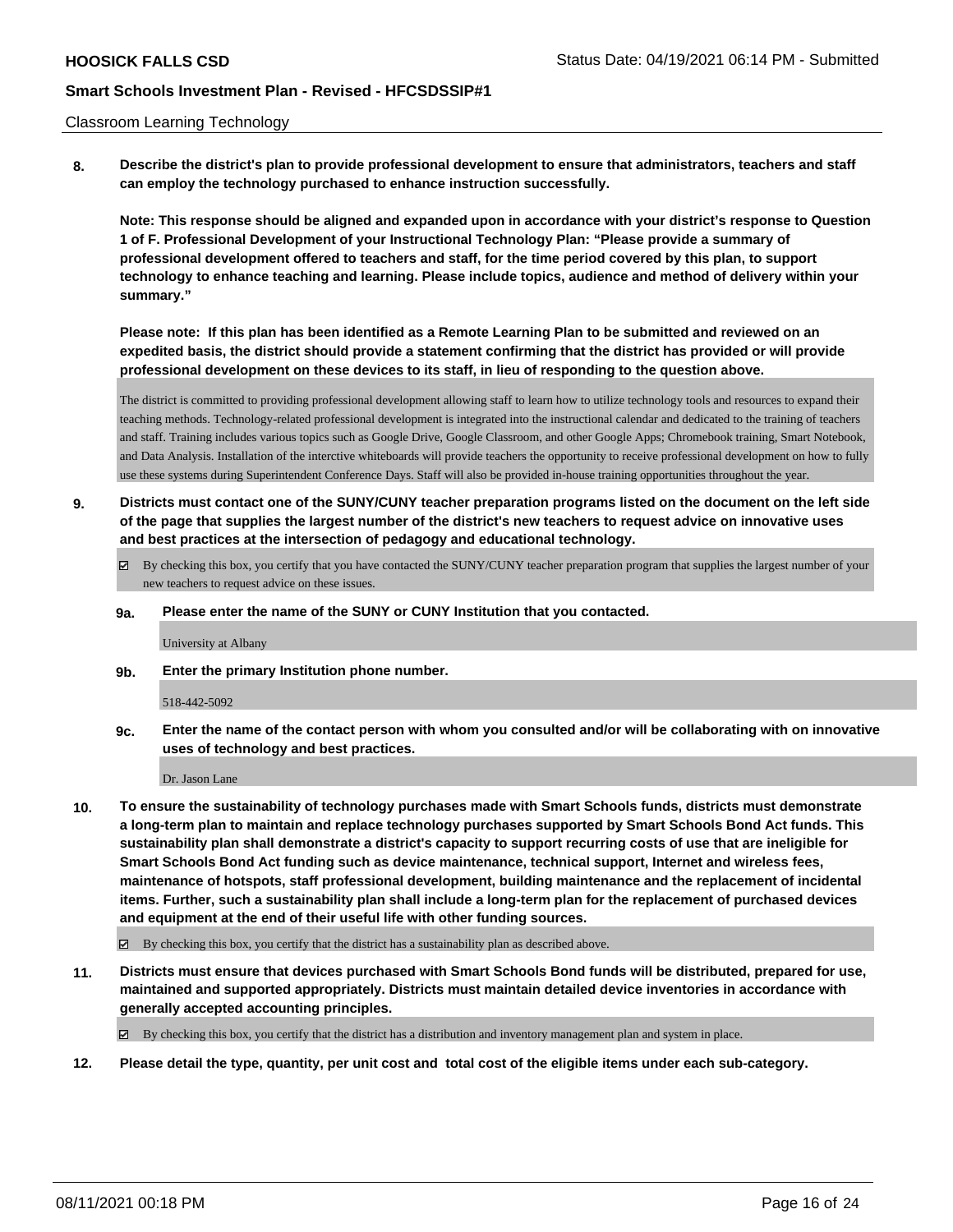Classroom Learning Technology

| Select the allowable expenditure<br>type.<br>Repeat to add another item under<br>each type. | Item to be Purchased                                                             | Quantity | Cost per Item | Total Cost |
|---------------------------------------------------------------------------------------------|----------------------------------------------------------------------------------|----------|---------------|------------|
| Interactive Whiteboards                                                                     | PC68176 VIEWBOARD IFP6550-E1<br>BNDL MNTR AC ADAP & WMK-047-2<br><b>WALL MNT</b> | 11       | 2,145.00      | 23,595.00  |
| Interactive Whiteboards                                                                     | PC68176 VIEWBOARD IFP8650-E1<br>BNDL MNTR AC ADAP & WMK-047-2<br><b>WALL MNT</b> | 3        | 4,800.00      | 14,400.00  |
|                                                                                             |                                                                                  | 14       | 6,945.00      | 37,995     |

## **13. Final 2014-15 BEDS Enrollment to calculate Nonpublic Sharing Requirement (no changes allowed.)**

|            | l Public Enrollment | Nonpublic Enrollment | <b>Total Enrollment</b> | l Nonpublic<br>l Percentage |
|------------|---------------------|----------------------|-------------------------|-----------------------------|
| Enrollment | .119                | 193                  | 1.312.00                | 14.71                       |

# **14. If you are submitting an allocation for Classroom Learning Technology complete this table.**

|                          | Public School Sub-Allocation | <b>Estimated Nonpublic Loan</b><br>Amount<br>(Based on Percentage Above) | Estimated Total Public and<br>Nonpublic Sub-Allocation |
|--------------------------|------------------------------|--------------------------------------------------------------------------|--------------------------------------------------------|
| Interactive Whiteboards  | 37,995.00                    | 6,553.20                                                                 | 44,548.20                                              |
| <b>Computer Servers</b>  | (No Response)                | 0.00                                                                     | 0.00                                                   |
| <b>Desktop Computers</b> | (No Response)                | 0.00                                                                     | 0.00                                                   |
| <b>Laptop Computers</b>  | (No Response)                | 0.00                                                                     | 0.00                                                   |
| <b>Tablet Computers</b>  | (No Response)                | 0.00                                                                     | 0.00                                                   |
| <b>Other Costs</b>       | (No Response)                | 0.00                                                                     | 0.00                                                   |
| Totals:                  | 37,995.00                    | 6,553                                                                    | 44,548                                                 |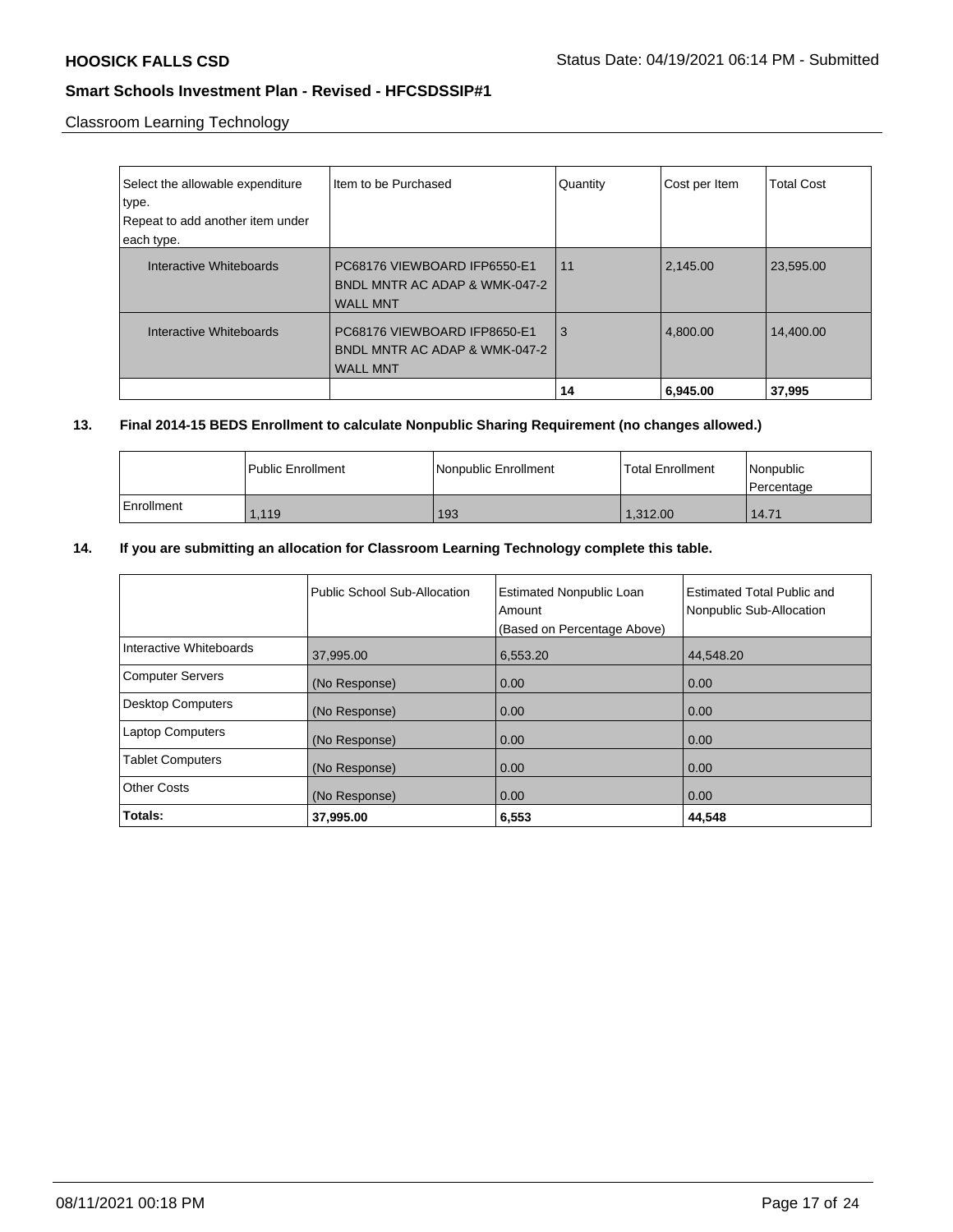#### Pre-Kindergarten Classrooms

**1. Provide information regarding how and where the district is currently serving pre-kindergarten students and justify the need for additional space with enrollment projections over 3 years.**

(No Response)

- **2. Describe the district's plan to construct, enhance or modernize education facilities to accommodate prekindergarten programs. Such plans must include:**
	- **Specific descriptions of what the district intends to do to each space;**
	- **An affirmation that new pre-kindergarten classrooms will contain a minimum of 900 square feet per classroom;**
	- **The number of classrooms involved;**
	- **The approximate construction costs per classroom; and**
	- **Confirmation that the space is district-owned or has a long-term lease that exceeds the probable useful life of the improvements.**

(No Response)

**3. Smart Schools Bond Act funds may only be used for capital construction costs. Describe the type and amount of additional funds that will be required to support ineligible ongoing costs (e.g. instruction, supplies) associated with any additional pre-kindergarten classrooms that the district plans to add.**

(No Response)

**4. All plans and specifications for the erection, repair, enlargement or remodeling of school buildings in any public school district in the State must be reviewed and approved by the Commissioner. Districts that plan capital projects using their Smart Schools Bond Act funds will undergo a Preliminary Review Process by the Office of Facilities Planning.**

**Please indicate on a separate row each project number given to you by the Office of Facilities Planning.**

| Project Number |  |
|----------------|--|
| (No Response)  |  |
|                |  |

**5. Please detail the type, quantity, per unit cost and total cost of the eligible items under each sub-category.**

| Select the allowable expenditure | Item to be purchased | Quantity      | Cost per Item | <b>Total Cost</b> |
|----------------------------------|----------------------|---------------|---------------|-------------------|
| type.                            |                      |               |               |                   |
| Repeat to add another item under |                      |               |               |                   |
| each type.                       |                      |               |               |                   |
| (No Response)                    | (No Response)        | (No Response) | (No Response) | 0.00              |
|                                  |                      | υ             | 0.00          |                   |

**6. If you have made an allocation for Pre-Kindergarten Classrooms, complete this table. Note that the calculated Total at the bottom of the table must equal the Total allocation for this category that you entered in the SSIP Overview overall budget.**

|                                          | Sub-Allocation |
|------------------------------------------|----------------|
| Construct Pre-K Classrooms               | (No Response)  |
| Enhance/Modernize Educational Facilities | (No Response)  |
| <b>Other Costs</b>                       | (No Response)  |
| Totals:                                  | 0.00           |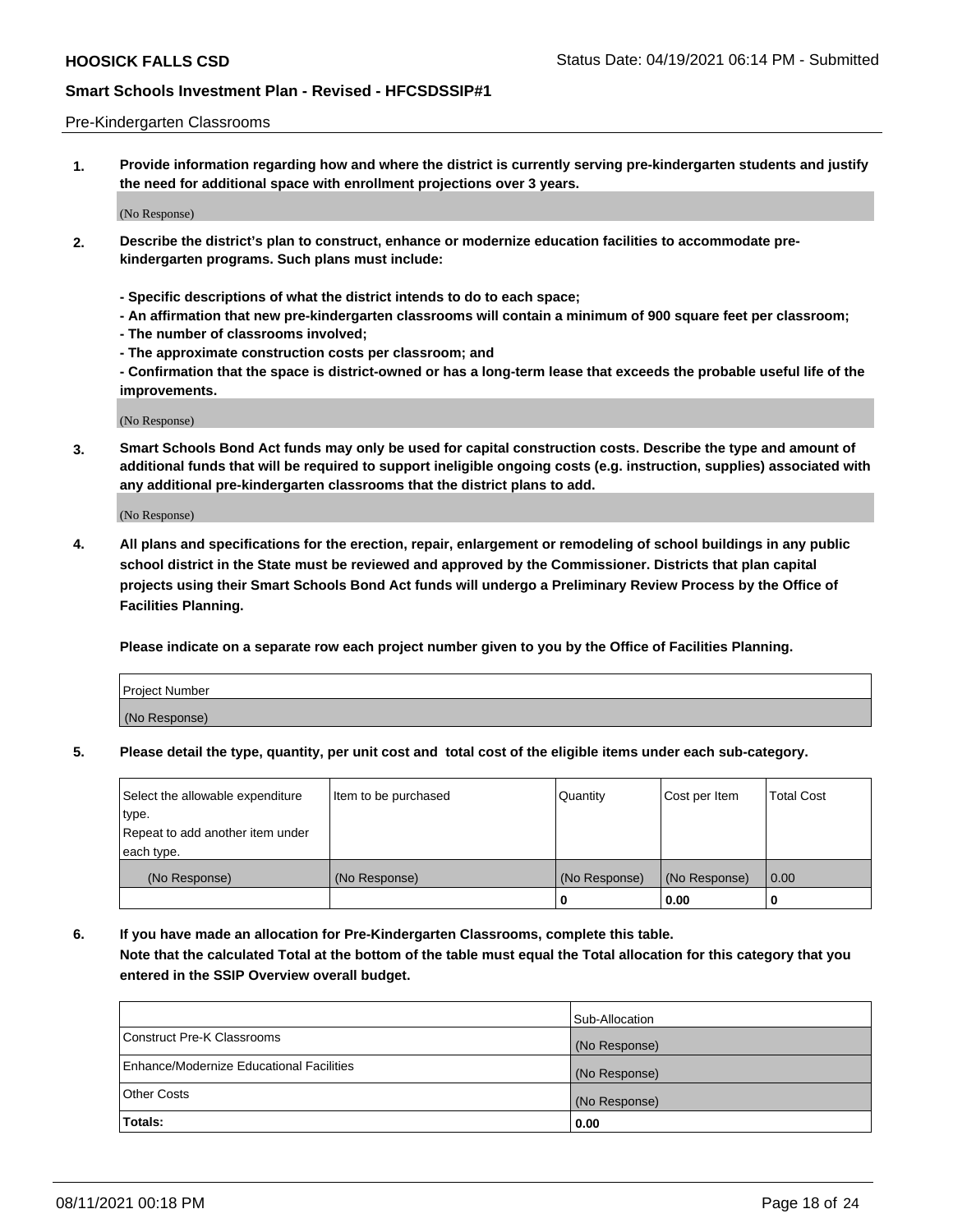Replace Transportable Classrooms

**1. Describe the district's plan to construct, enhance or modernize education facilities to provide high-quality instructional space by replacing transportable classrooms.**

(No Response)

**2. All plans and specifications for the erection, repair, enlargement or remodeling of school buildings in any public school district in the State must be reviewed and approved by the Commissioner. Districts that plan capital projects using their Smart Schools Bond Act funds will undergo a Preliminary Review Process by the Office of Facilities Planning.**

**Please indicate on a separate row each project number given to you by the Office of Facilities Planning.**

| Project Number |  |
|----------------|--|
|                |  |
|                |  |
|                |  |
| (No Response)  |  |
|                |  |
|                |  |

**3. For large projects that seek to blend Smart Schools Bond Act dollars with other funds, please note that Smart Schools Bond Act funds can be allocated on a pro rata basis depending on the number of new classrooms built that directly replace transportable classroom units.**

**If a district seeks to blend Smart Schools Bond Act dollars with other funds describe below what other funds are being used and what portion of the money will be Smart Schools Bond Act funds.**

(No Response)

**4. Please detail the type, quantity, per unit cost and total cost of the eligible items under each sub-category.**

| Select the allowable expenditure | Item to be purchased | Quantity      | Cost per Item | Total Cost |
|----------------------------------|----------------------|---------------|---------------|------------|
| ∣type.                           |                      |               |               |            |
| Repeat to add another item under |                      |               |               |            |
| each type.                       |                      |               |               |            |
| (No Response)                    | (No Response)        | (No Response) | (No Response) | 0.00       |
|                                  |                      | u             | 0.00          |            |

**5. If you have made an allocation for Replace Transportable Classrooms, complete this table. Note that the calculated Total at the bottom of the table must equal the Total allocation for this category that you entered in the SSIP Overview overall budget.**

|                                                | Sub-Allocation |
|------------------------------------------------|----------------|
| Construct New Instructional Space              | (No Response)  |
| Enhance/Modernize Existing Instructional Space | (No Response)  |
| Other Costs                                    | (No Response)  |
| Totals:                                        | 0.00           |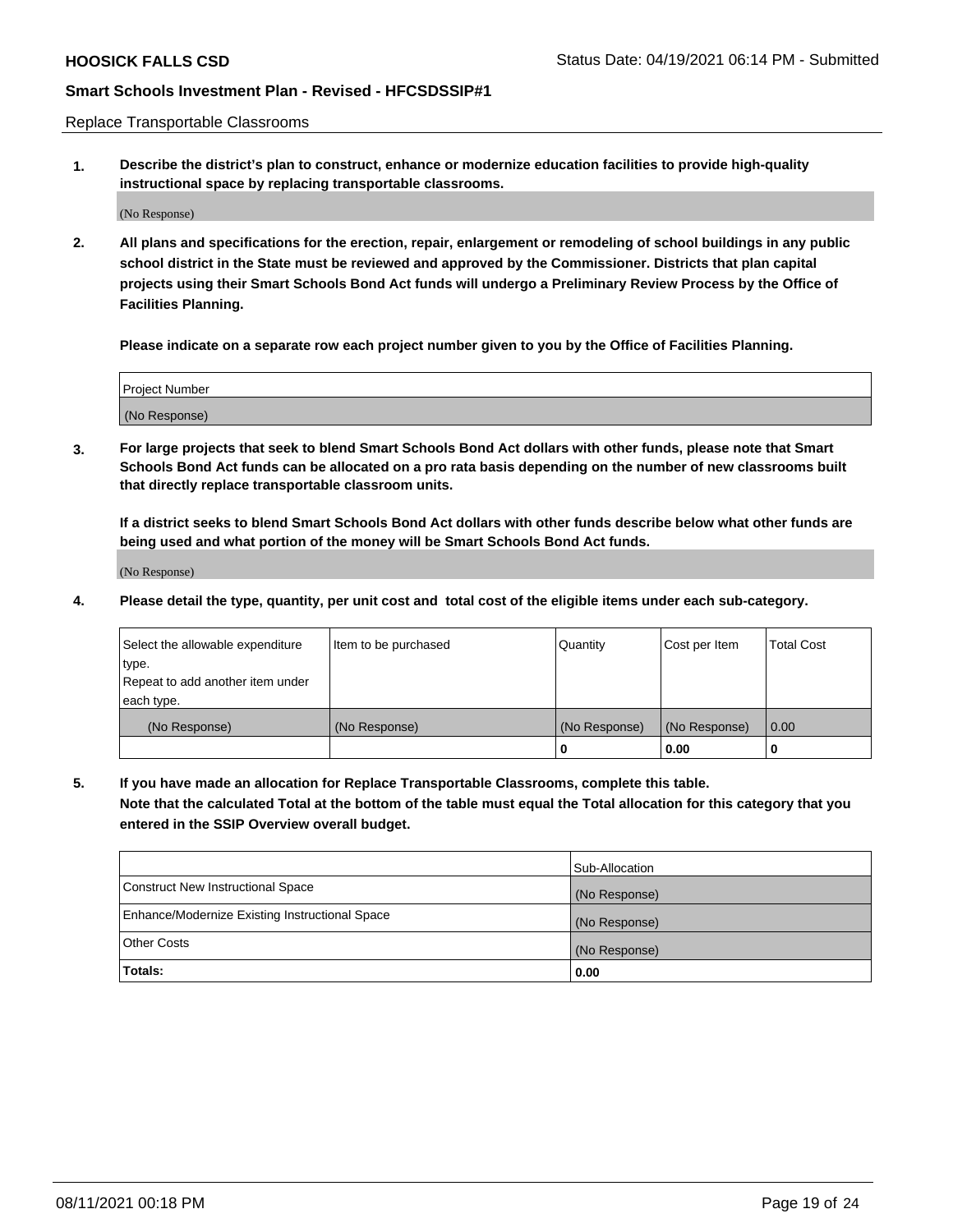#### High-Tech Security Features

## **1. Describe how you intend to use Smart Schools Bond Act funds to install high-tech security features in school buildings and on school campuses.**

The Smart Schools funds will be used to acquire phones for all classrooms that will integrate with a highly reliable emergency communication system. This security technology will enable the school to lockdown and secure students and staff within seconds of identifying imminent danger. A lockdown can be initiated by anyone witnessing a safety threat by entering a code on the classroom phone. Once initiated, a prerecorded message will be disseminated throughout the school via an IP speaker system, swipe card access to the school will be disabled, and exterior strobe lights will be activated to indicate that the building is in lockdown. Law enforcement will automatically be notified and a message will be sent to parents indicating that there is a lockdown at their child's school. Additionally, the Smart Schools funds will be used for an entry card control system software for access to the building, integrating the current entry card control with the security system.

**2. All plans and specifications for the erection, repair, enlargement or remodeling of school buildings in any public school district in the State must be reviewed and approved by the Commissioner. Smart Schools plans with any expenditures in the High-Tech Security category require a project number from the Office of Facilities Planning. Districts must submit an SSBA LOI and receive project numbers prior to submitting the SSIP. As indicated on the LOI, some projects may be eligible for a streamlined review and will not require a building permit. Please indicate on a separate row each project number given to you by the Office of Facilities Planning.**

| <b>Project Number</b> |  |
|-----------------------|--|
| 49-05-01-06-0-001-BA1 |  |

#### **3. Was your project deemed eligible for streamlined Review?**

Yes

 $\square$  No

**3a. Districts with streamlined projects must certify that they have reviewed all installations with their licensed architect or engineer of record, and provide that person's name and license number. The licensed professional must review the products and proposed method of installation prior to implementation and review the work during and after completion in order to affirm that the work was code-compliant, if requested.**

By checking this box, you certify that the district has reviewed all installations with a licensed architect or engineer of record.

#### **4. Include the name and license number of the architect or engineer of record.**

| Name                | l License Number |
|---------------------|------------------|
| JAMES EDWARD GRAHAM | 23879            |

**5. Please detail the type, quantity, per unit cost and total cost of the eligible items under each sub-category.**

| Select the allowable expenditure<br>type.                       | Item to be purchased                | Quantity | Cost per Item | <b>Total Cost</b> |
|-----------------------------------------------------------------|-------------------------------------|----------|---------------|-------------------|
| Repeat to add another item under                                |                                     |          |               |                   |
| each type.                                                      |                                     |          |               |                   |
| <b>Electronic Security System</b>                               | <b>CRU PWR CBL, US</b>              |          | 3.71          | 3.71              |
| BX800-SBC-CHASSIS<br><b>Electronic Security System</b>          |                                     |          | 878.00        | 878.00            |
| <b>Electronic Security System</b>                               | 154<br>3C SAL (3C ACCESS LICENSE)   |          | 100.13        | 15.420.02         |
| 3C SRL (RECORDING LICENSE)<br><b>Electronic Security System</b> |                                     | 5        | 257.97        | 1.289.85          |
| <b>Electronic Security System</b><br>ITK-32LCGS-1(BK)TEL        |                                     | 152      | 254.57        | 38.694.64         |
| <b>Electronic Security System</b>                               | 3C TAL (TRUNK ACCESS LICENSE)<br>42 |          | 61.10         | 2,566.20          |
| <b>AC-Z UNIT</b><br><b>Electronic Security System</b>           |                                     |          | 30.17         | 30.17             |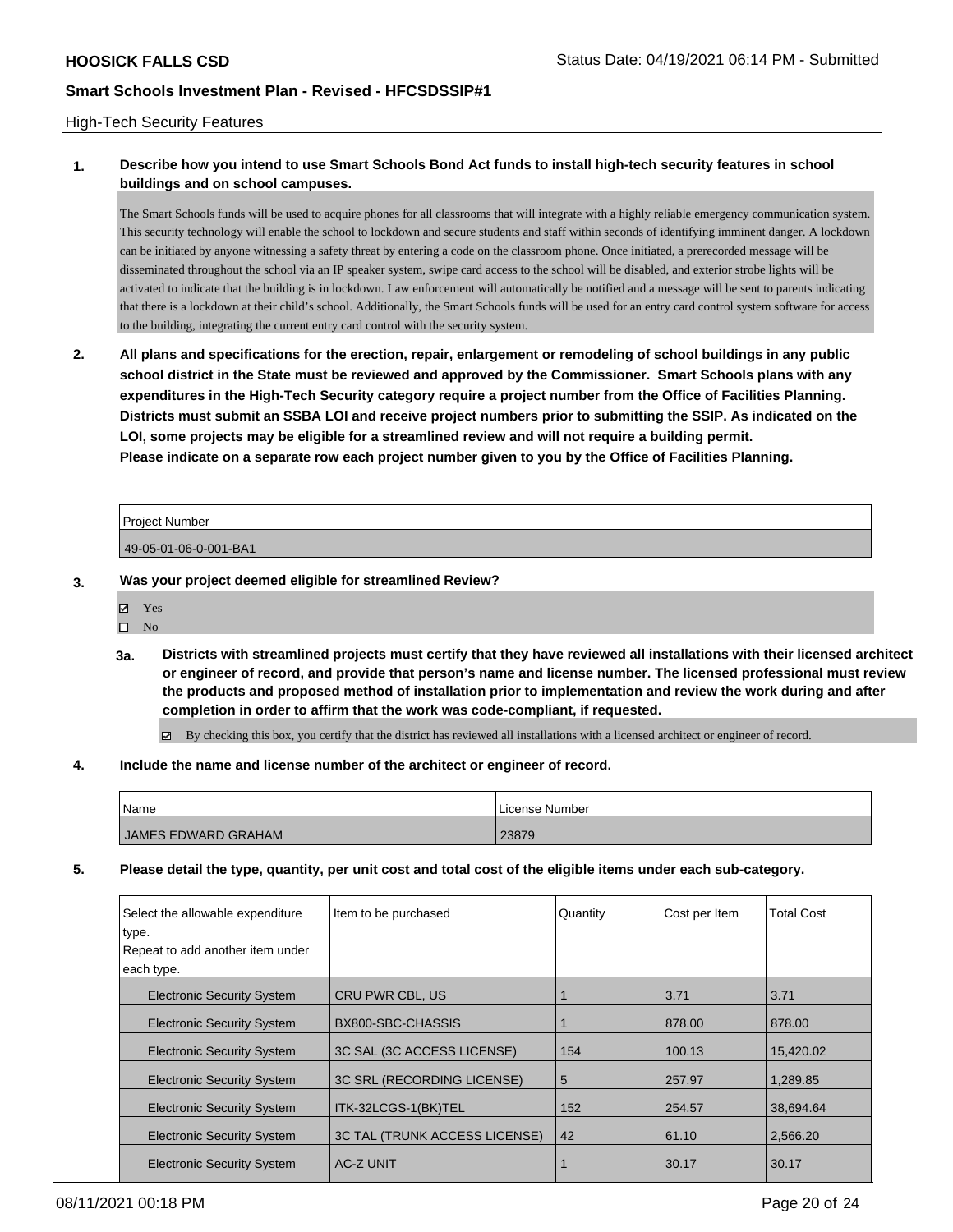# High-Tech Security Features

| Select the allowable expenditure<br>type.<br>Repeat to add another item under<br>each type.                                             | Item to be purchased                                         | Quantity | Cost per Item | <b>Total Cost</b> |
|-----------------------------------------------------------------------------------------------------------------------------------------|--------------------------------------------------------------|----------|---------------|-------------------|
| <b>Electronic Security System</b>                                                                                                       | <b>DESI DCZ-60 DSS (25)</b>                                  | 1        | 16.34         | 16.34             |
| <b>Electronic Security System</b>                                                                                                       | <b>BX800-SBC-10-LIC</b>                                      | 1        | 620.00        | 620.00            |
| <b>Electronic Security System</b>                                                                                                       | 3C UCM COMMERCIAL / JITC<br><b>SOFTWARE USB</b>              | 1        | 29.99         | 29.99             |
| <b>Electronic Security System</b>                                                                                                       | DCK-60-1(BK) CONSOLE                                         | 1        | 149.60        | 149.60            |
| <b>Electronic Security System</b>                                                                                                       | M800-ESBC-REMT-IMPL                                          | 1        | 1,650.00      | 1,650.00          |
| <b>Electronic Security System</b>                                                                                                       | BX800-SBC-5-LIC                                              | 1        | 365.00        | 365.00            |
| <b>Electronic Security System</b>                                                                                                       | ITK-32TCGS-1(BK)TEL                                          | 2        | 278.46        | 556.92            |
| <b>Electronic Security System</b>                                                                                                       | SWA STD UNIVERGE BX UNIT                                     | 11       | 8.42          | 92.62             |
| <b>Electronic Security System</b>                                                                                                       | SWA PSA 3C UNIT                                              | 164      | 17.14         | 2,810.96          |
| <b>Electronic Security System</b>                                                                                                       | SWA PSA UM UNIT                                              | 32       | 17.14         | 548.48            |
| <b>Electronic Security System</b>                                                                                                       | SWA PSA UM SP UNIT                                           | 410      | 17.14         | 7,027.40          |
| <b>Electronic Security System</b>                                                                                                       | SV9X UM 32 PORT BASE<br>1                                    |          | 690.00        | 690.00            |
| <b>Electronic Security System</b><br>SV9X UM - VM ONLY SUBSCRIBER<br>(1)                                                                |                                                              | 50       | 17.00         | 850.00            |
| <b>Electronic Security System</b>                                                                                                       | 2<br>SV9X UM - UM ADD-ON SUB (25)                            |          | 416.00        | 832.00            |
| <b>Electronic Security System</b>                                                                                                       | SV9X UM - PA SUBSCRIBER (1)<br>10                            |          | 17.00         | 170.00            |
| <b>Electronic Security System</b>                                                                                                       | 32<br>SV9X UM SPEECH PER RESOURCE                            |          | 1,208.32      | 38,666.24         |
| <b>Electronic Security System</b>                                                                                                       | Dell R240 OEM (1U) - WS2016 -<br><b>UM8700</b>               |          | 4,500.00      | 4,500.00          |
| <b>Electronic Security System</b>                                                                                                       | Grandstream HT813                                            | 1        | 83.20         | 83.20             |
| <b>Electronic Security System</b><br>HPE ProLiant DL160 Gen10 3206R<br>1.9GHz 8-core 1P 16GB-R S100i 4LFF<br>500W PS Server             |                                                              | 1        | 1,191.18      | 1,191.18          |
| <b>Electronic Security System</b><br>HPE 2TB SAS 12G Midline 7.2K LFF<br>(3.5in) LP 1yr Wty Digitally Signed<br>Firmware HDD            |                                                              | 2        | 399.51        | 799.02            |
| HPE Smart Array E208i-p SR Gen10<br><b>Electronic Security System</b><br>(8 Internal Lanes/No Cache) 12G SAS<br>PCIe Plug-in Controller |                                                              | 1        | 225.71        | 225.71            |
| <b>Electronic Security System</b>                                                                                                       | HPE 5Y Foundation Care 24x7 SVC                              | 1        | 2,102.88      | 2,102.88          |
| <b>Electronic Security System</b>                                                                                                       | HPE DL160 Gen10 Support                                      | 1        | 1,597.19      | 1,597.19          |
| <b>Electronic Security System</b>                                                                                                       | Professional services - labor, install<br>and online support |          | 60,280.00     | 60,280.00         |
| <b>Entry Control System</b>                                                                                                             | Kantech KT-400 Starter Kit                                   | 1        | 2,647.14      | 2,647.14          |
| <b>Entry Control System</b>                                                                                                             | Kantech KT-400 Expansion Kit                                 | 1        | 1,928.51      | 1,928.51          |
| <b>Entry Control System</b><br>Kantech TR1675 Transformer                                                                               |                                                              | 1        | 70.85         | 70.85             |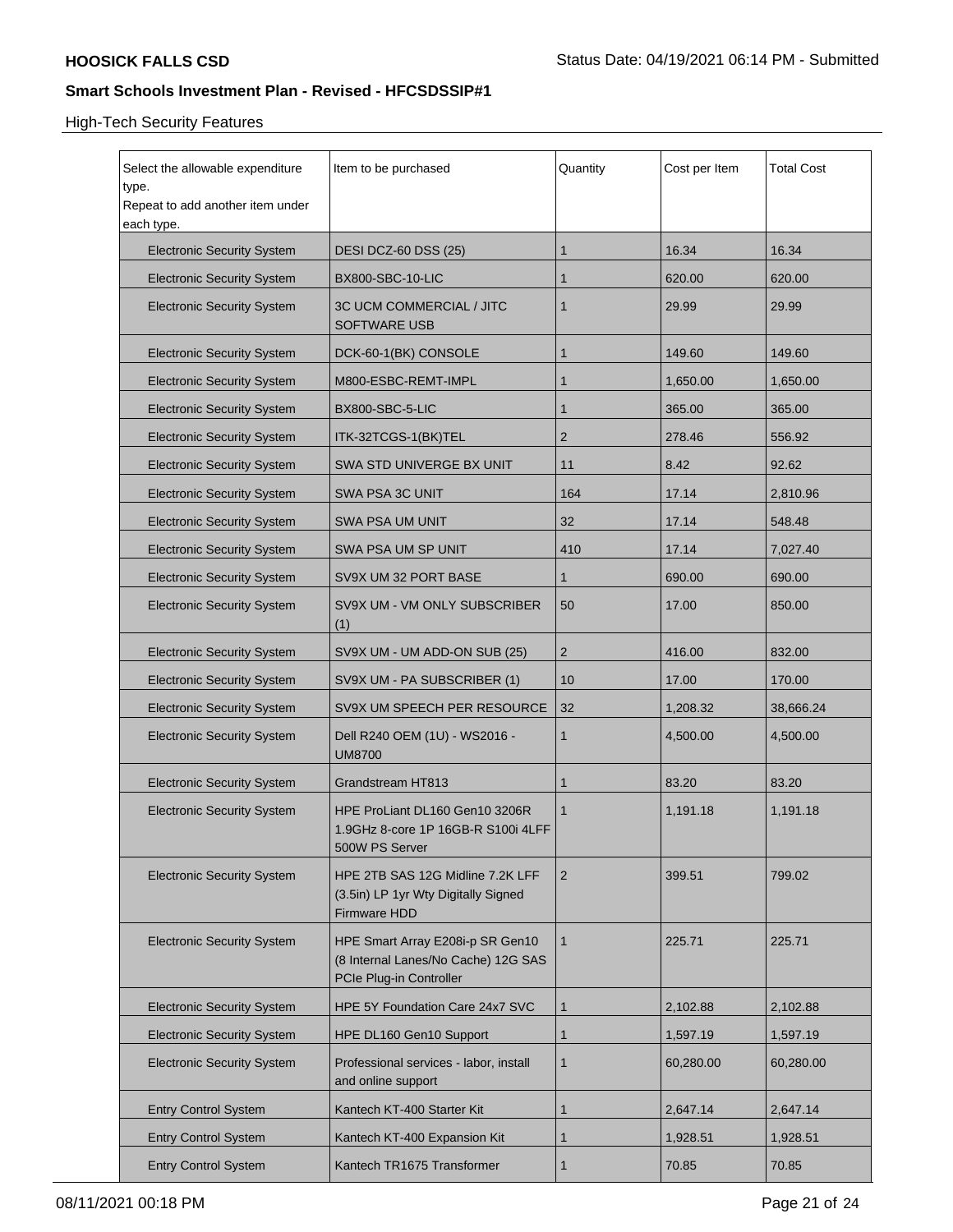### High-Tech Security Features

| Select the allowable expenditure                                                      | Item to be purchased                | Quantity       | Cost per Item | <b>Total Cost</b> |
|---------------------------------------------------------------------------------------|-------------------------------------|----------------|---------------|-------------------|
| type.<br>Repeat to add another item under                                             |                                     |                |               |                   |
| each type.                                                                            |                                     |                |               |                   |
| <b>Entry Control System</b>                                                           | Altronix AL600ULACM Power Supply    | $\mathbf 1$    | 298.89        | 298.89            |
| <b>Entry Control System</b>                                                           | STI SS2421LD-EN Lockdown Button     | $\overline{2}$ | 95.45         | 190.90            |
| <b>Entry Control System</b>                                                           | STI KIT-102722-B Lockdown Spacer    | $\overline{2}$ | 11.69         | 23.38             |
|                                                                                       | Kit                                 |                |               |                   |
| <b>Entry Control System</b>                                                           | HID R40 Reader (Lockdown Reset)     | $\overline{2}$ | 188.54        | 377.08            |
| <b>Entry Control System</b><br><b>Professional Services (Start</b><br>Up/Programming) |                                     |                | 1,130.74      | 1,130.74          |
| <b>Entry Control System</b>                                                           | Professional Services (Engineering) | $\mathbf 1$    | 628.19        | 628.19            |
|                                                                                       |                                     | 1,097          | 84,482.87     | 192,033           |

**6. If you have made an allocation for High-Tech Security Features, complete this table. Enter each Sub-category Public Allocation based on the the expenditures listed in Table #5.**

|                                                      | Sub-Allocation |
|------------------------------------------------------|----------------|
| Capital-Intensive Security Project (Standard Review) | 0.00           |
| Electronic Security System                           | 184,737.32     |
| <b>Entry Control System</b>                          | 7,295.68       |
| Approved Door Hardening Project                      | 0.00           |
| <b>Other Costs</b>                                   | 0.00           |
| Totals:                                              | 192,033.00     |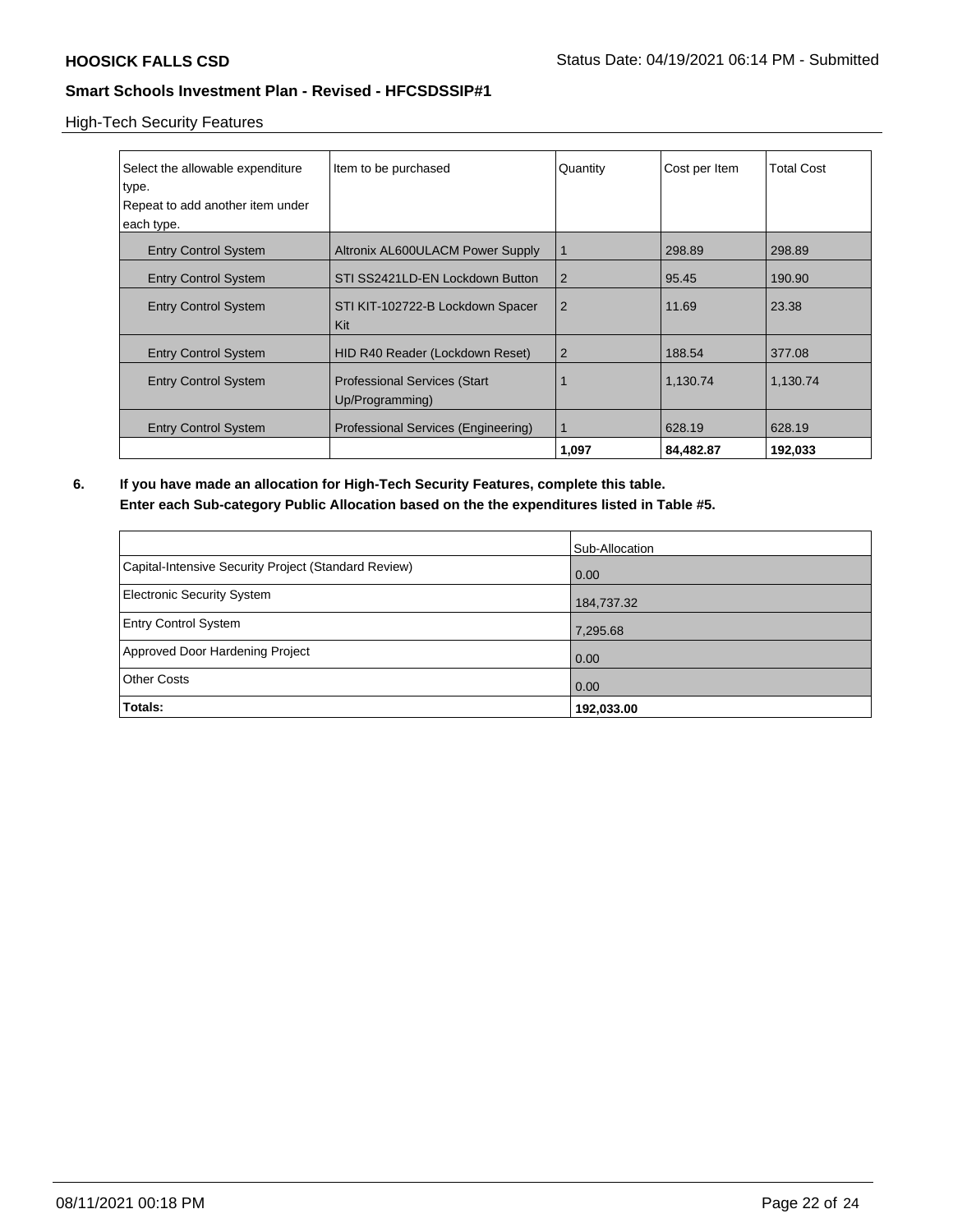Non-Public Schools

**1. Describe your plan to utilize SSBA funds to purchase devices and loan to the nonpublic schools within your district. Please specify what devices have been requested by the nonpublic schools. If the nonpublic schools have not finalized requests, the district should provide the date nonpublic schools will submit the request by.**

**Please note: If this plan has been identified as a Remote Learning Plan to be submitted and reviewed on an expedited basis, the district should state that they will reach out to the nonpublic schools upon submission of the application, in lieu of responding to the question above.**

Hoosac School has requested access points and servers to increase Wi-Fi capacity at the private school. Hoosac School has also requested chromebooks under classroom learning technology. The District will follow the existing hardware loan procedure in place. Equipment will be ordered by the District. Items will be received and tagged with Hoosick Falls CSD inventory tags and entered into the fixed asset software for tracking. The Hoosick Falls CSD IT staff will oversee the deployment of the equipment to the private school. Annually, Hoosick Falls CSD will verify equipment is in good working order and still in use by the private school. Items no longer needed will be returned to Hoosick Falls CSD for disposal.

**2. A final Smart Schools Investment Plan cannot be approved until school authorities have adopted regulations specifying the date by which requests from nonpublic schools for the purchase and loan of Smart Schools Bond Act classroom technology must be received by the district.**

By checking this box, you certify that you have such a plan and associated regulations in place that have been made public.

**2a. Please enter the date each year nonpublic schools must request loanable items from the school district. This date cannot be earlier than June 1 of the previous school year.**

June 1

#### **3. Final 2014-15 BEDS Enrollment to calculate Nonpublic Sharing Requirement (no changes allowed.)**

|            | <b>Public Enrollment</b> | Nonpublic Enrollment | <sup>1</sup> Total Enrollment | Nonpublic Percentage |
|------------|--------------------------|----------------------|-------------------------------|----------------------|
| Enrollment | 1.119                    | 193                  | 1.312.00                      | 14.71                |

#### **4. Nonpublic Loan Calculator**

|                                                         | Loanable     | Loanable   | Additional | Estimated | Previously | l Cumulative | <b>Final Per</b> | <b>Final Total</b> |
|---------------------------------------------------------|--------------|------------|------------|-----------|------------|--------------|------------------|--------------------|
|                                                         | School       | Classroom  | Nonpublic  | Per Pupil | Approved   | Per Pupil    | Pupil Loan       | l Loan             |
|                                                         | Connectivity | Technology | Loan       | Amount -  | Per Pupil  | l Loan       | Amount -         | l Amount -         |
|                                                         |              |            | (Optional) | This Plan | Amount(s)  | l Amount     | This Plan        | This Plan          |
| Required Nonpublic<br>l Loan                            | 280.388.09   | 44.548.20  |            | 247.66    | 0.00       | 247.66       | 247.66           | 47.799.32          |
| Final Adjusted Loan<br>- (If additional loan<br> funds) | 280,388.09   | 44.548.20  | 0.00       | 247.66    | 0.00       | 247.66       | 247.66           | 47,799.32          |

#### **5. Nonpublic Share**

|                                          | Final Per Pupil Amount | Final Nonpublic Loan Amount |
|------------------------------------------|------------------------|-----------------------------|
| Pending and Previously<br>Approved Plans | 0.00                   | 0.00                        |
| This Plan                                | 247.66                 | 47,799.32                   |
| Total                                    | 247.66                 | 47,799.32                   |

#### **6. Distribution of Nonpublic Loan Amount by School**

| <b>Nonpublic School Name</b>   | 12018-19 K-12 Enrollment | Special Ed School? If Yes, not eligible |
|--------------------------------|--------------------------|-----------------------------------------|
| <b>HOOSAC SCHOOL</b>           | 165                      | N <sub>o</sub>                          |
| ' ST MARY'S ACADEMY-ELEMENTARY | 24                       | (No Response)                           |